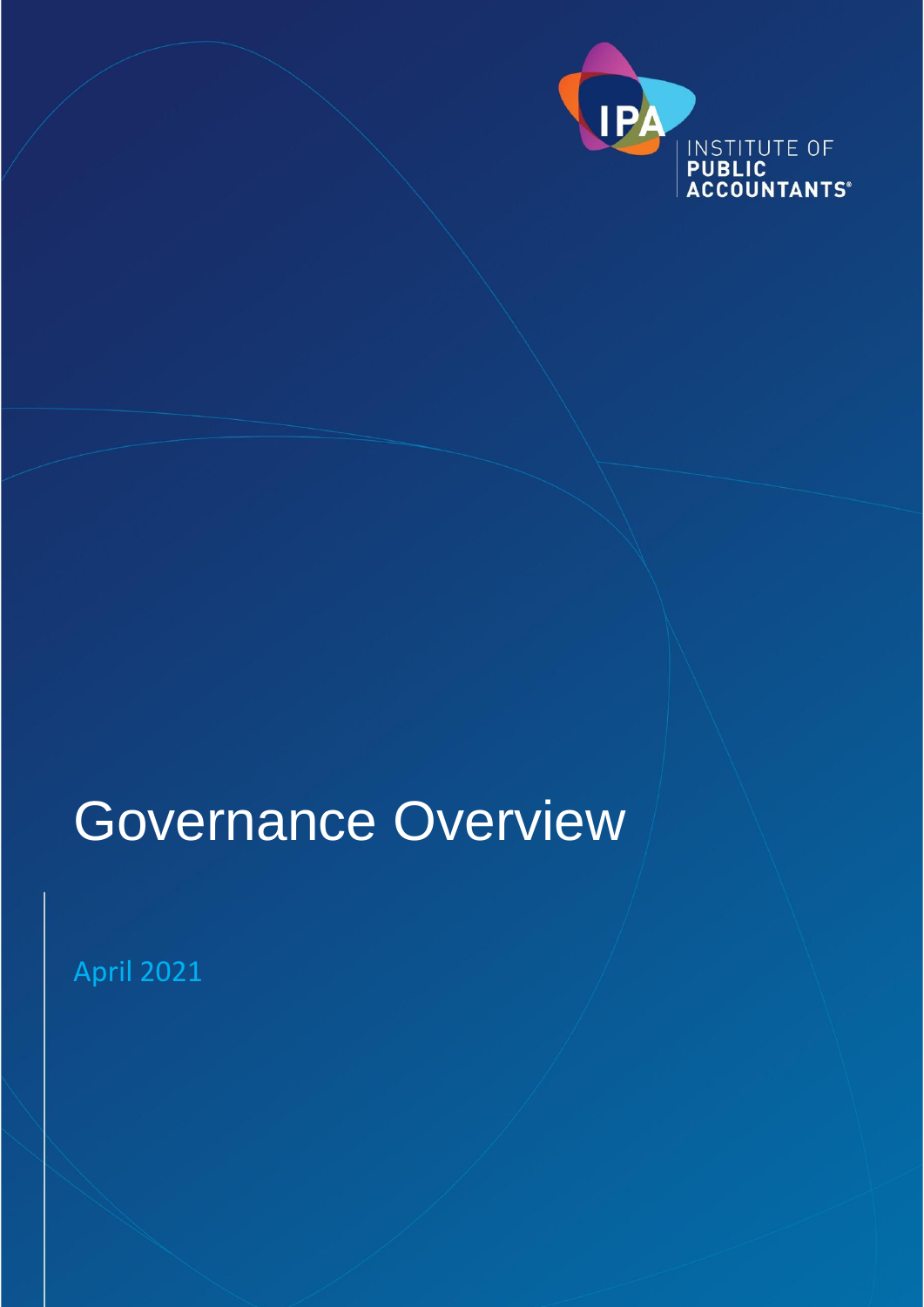

#### WELCOME

Welcome to this guide to the governance of the Institute of Public Accountants. Induction of Board members is vital to the new Board member becoming a valued contributor and fully effective as quickly as possible. This manual has been developed to assist you in providing a solid basis for excellent governance practices and explain the member's expectations in relation to the conduct expected of the Board.

'Governance' is about how an entity is controlled and managed. It includes the relationship between an entity's core stakeholders (members and the public), Board and Chief Executive and the administrative arrangements that underpin these relationships.

This document has been produced to provide a brief overall picture of the governance arrangements.

For any issue, question or concern, please feel free to contact us at any time on the following numbers:

Head Office: 03 8665 3100

#### OUR WHY

*'To improve the quality of life of small business'*

#### VISION

*'For every small business to have one of our members by their side'*

#### VALUES

*'We respect our membership, We respect and foster flexibility, We respect and foster innovation, We respect each other, We respect that we're ALL on the same team.'*

Once again, thank you for your interest in our governance and we look forward to working together to advance the Institute.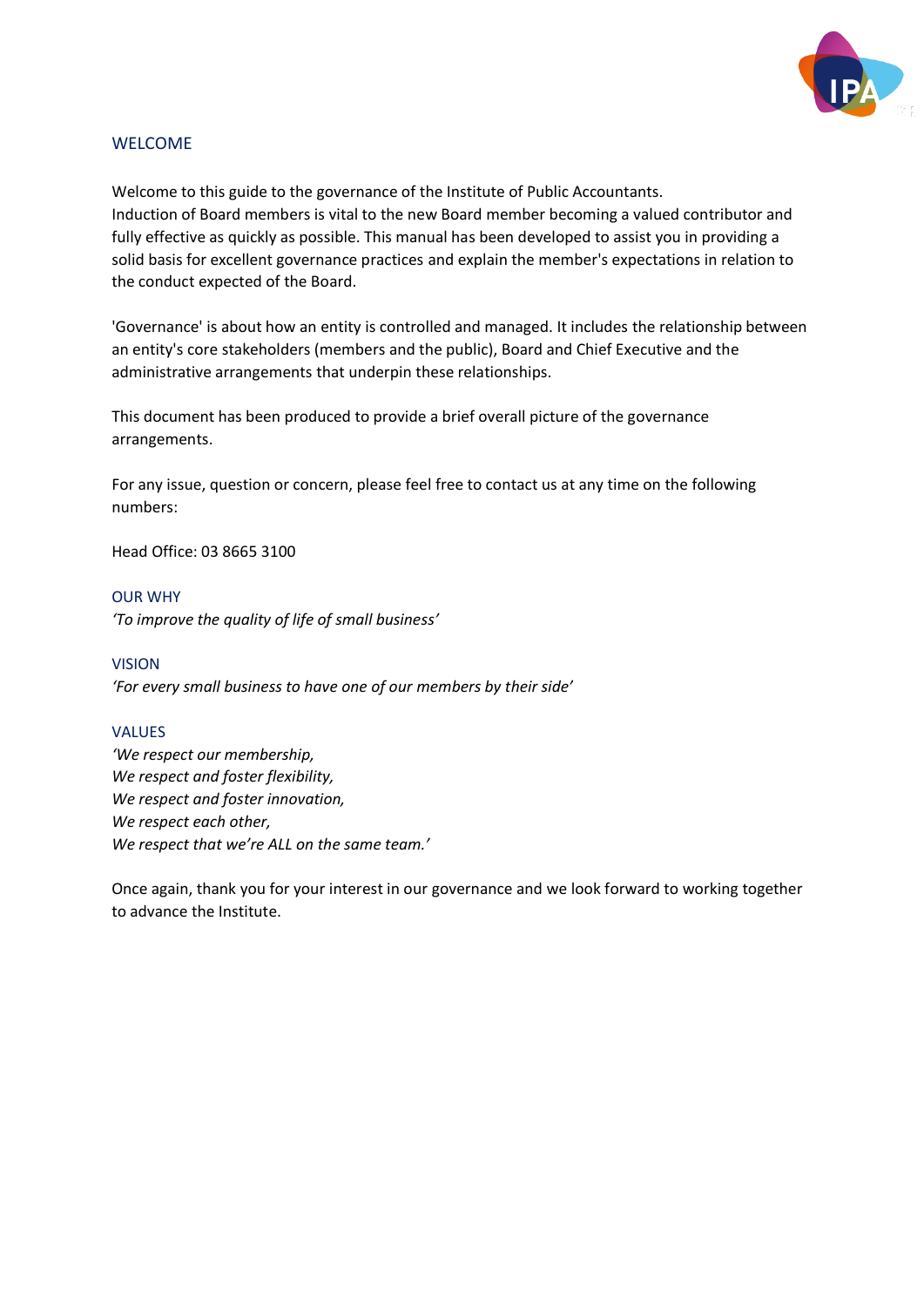

# Table of Contents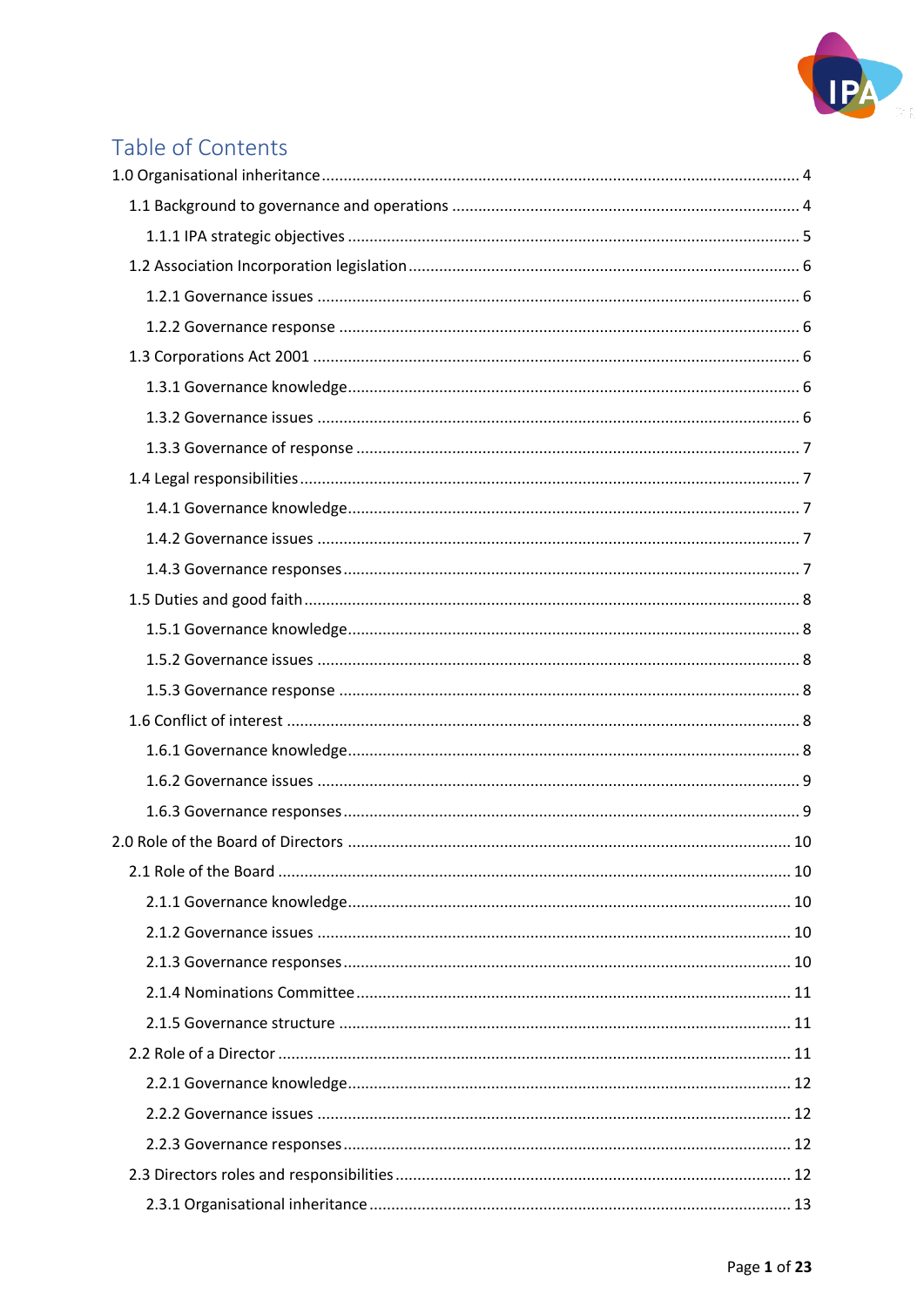

| 5.1 Directors reimbursement, compensation and administrative arrangements  20 |  |
|-------------------------------------------------------------------------------|--|
|                                                                               |  |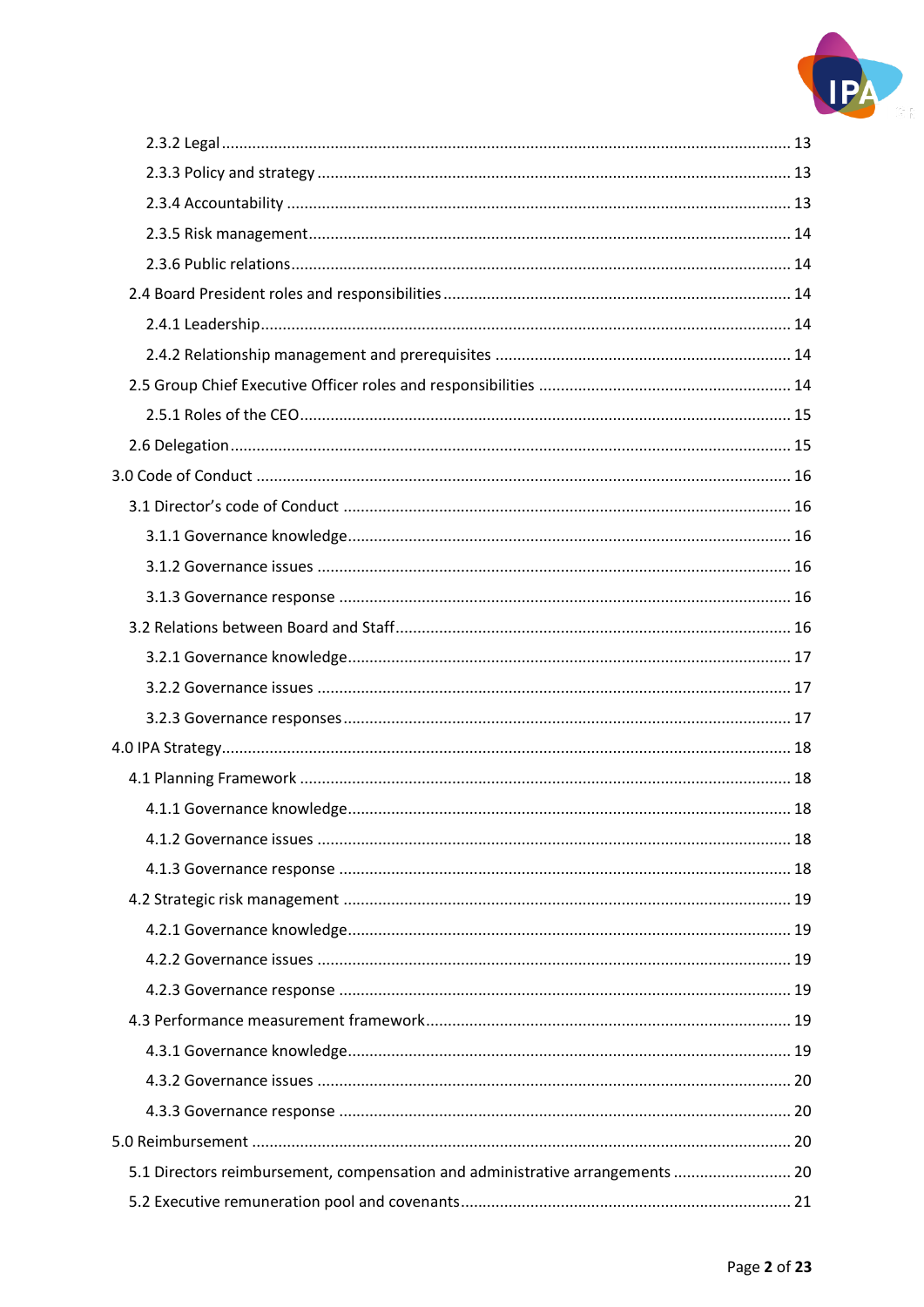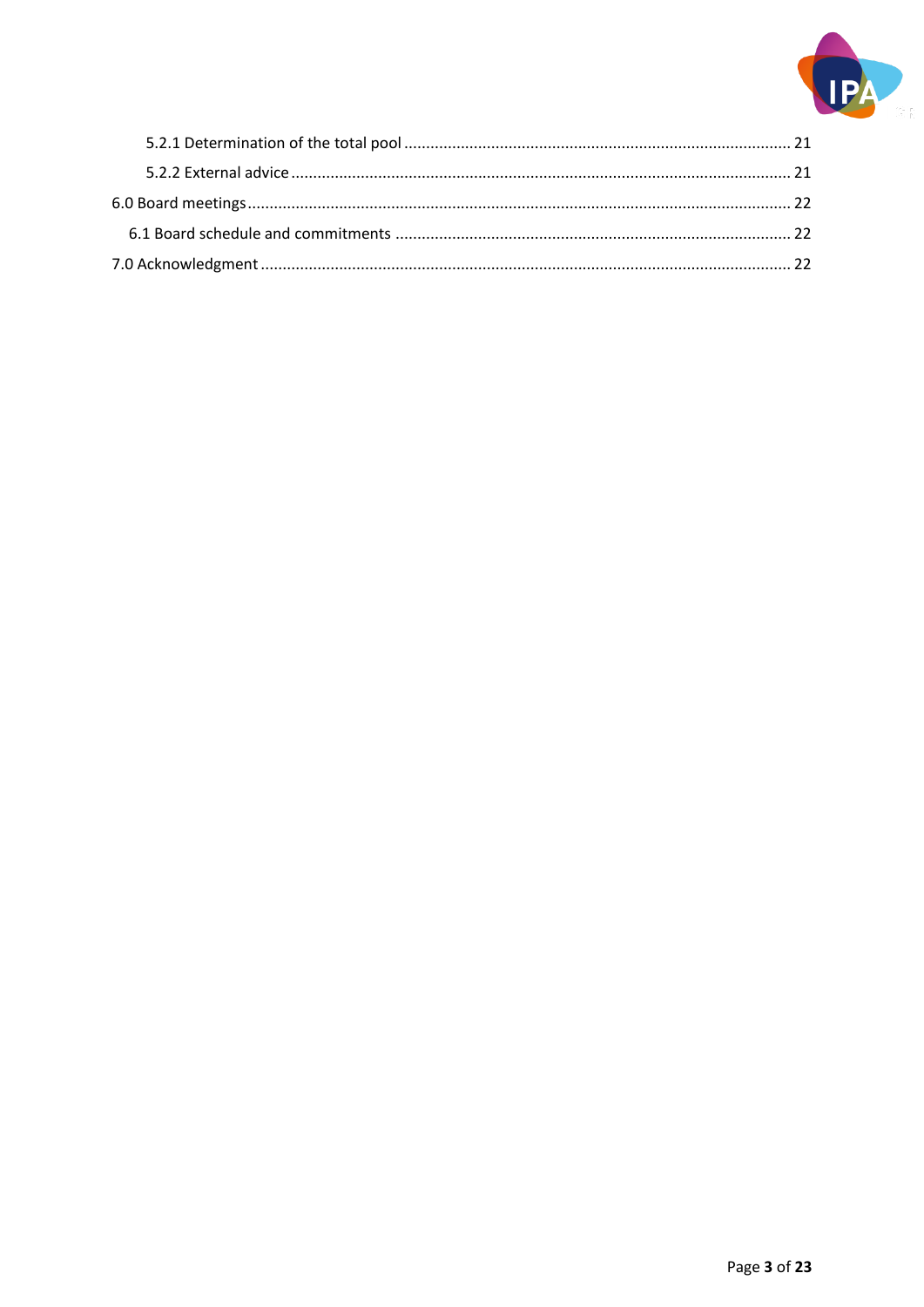

# <span id="page-5-0"></span>1.0 Organisational inheritance

It can be a daunting experience for a new Board member in the first few weeks of their appointment. The following material is deemed as essential reading within the first month of appointment. This material should form a written brief as part of both the induction manual and a formal Board briefing.

- The Board needs to review its governance structure to ensure it is catering for the organisation's Inheritance.
- There needs to be scheduled a methodology which enables the Board to be in touch with and to reaffirm the Inheritance issues.
- Decisions made, especially at strategic planning sessions, must be framed with Inheritance aspects.
- A clear knowledge and understanding of Inheritance by all Board members is essential and must be appropriately managed.
- A strong Inheritance presence must be evident in the governance actions and management implementation program.

# <span id="page-5-1"></span>1.1 Background to governance and operations

We believe that good governance provides the foundation for high performance. It strengthens community confidence in an entity and helps ensure brand reputation is maintained and enhanced. Good governance involves the efficient and effective use of resources and the capacity of the organisation to plan strategically in a proactive and reactive manner.

Our governance model is predicated on the oversight of members ultimately determining the most appropriate composition of the Board in response to clearly articulated competency requirements. This involves the direct member-election model of the Nominations Committee of the Board of Directors. This ensures that members ultimately appoint the vast majority of Directors which also preserves a member-led governance model. Applications to the Board are encouraged from the broad membership set against the requirements articulated by the Nominations Committee. This enables direct member engagement with the Board nominations process.

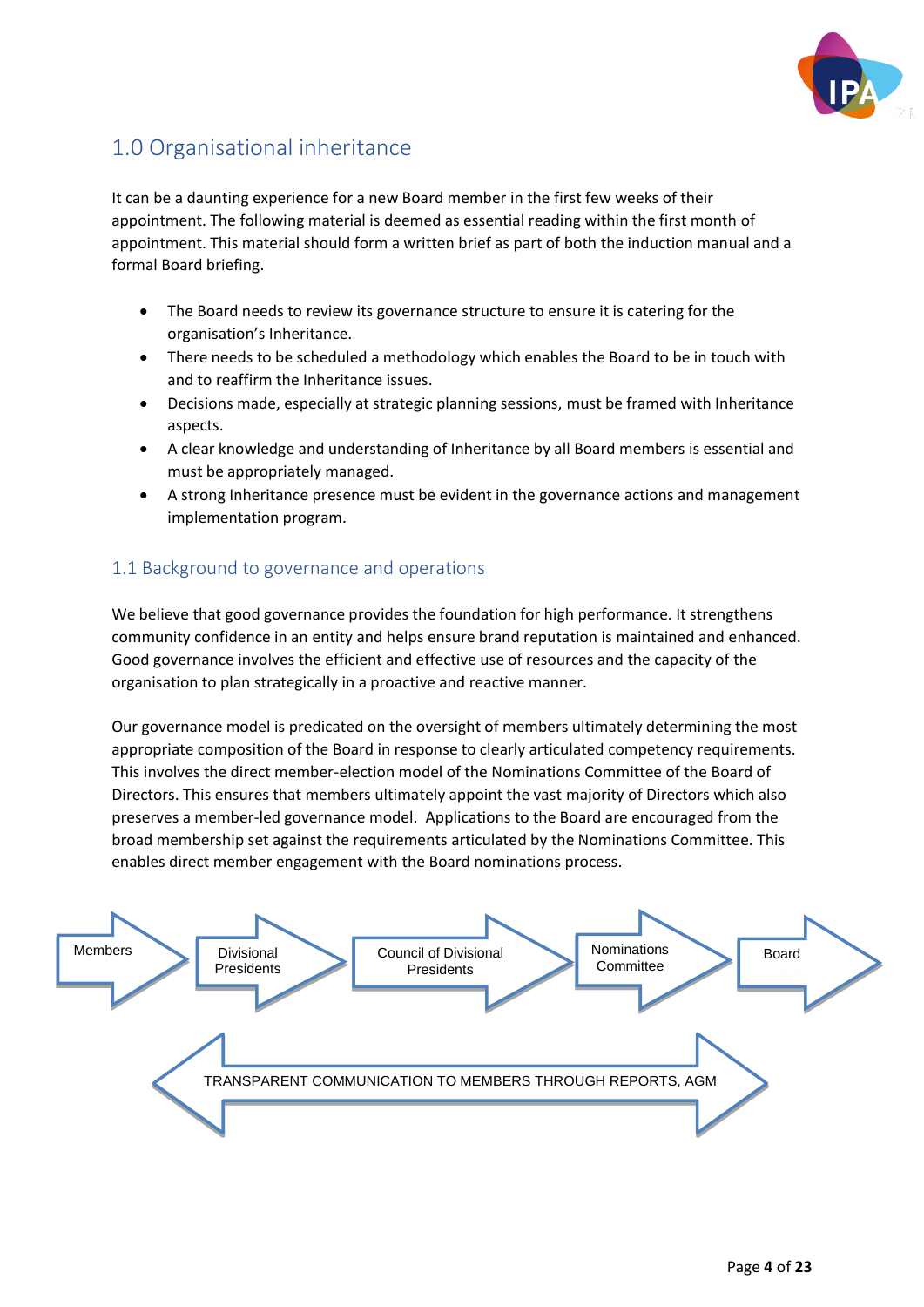

The Nominations Committee comprises the Chair of the Board (or Nominee), Chair of the Council of Divisional Presidents and an Independent External member. The Nominations Committee appoints Board members.

In addition to the Directors, the Executive office holders of the Institute are:

- President and Chairman of the Board
- Deputy President (x2)
- Immediate Past President (ex-officio)
- Company Secretary (Chief Executive Officer)

All office holders are non-executive with the exception of the Company Secretary and Chief Executive Officer who is an Executive appointed by the Board under the Constitution (Clause 138). The Board of Directors typically comprises twelve members; ten of whom are appointed by the Nominations Committee for a term of two years and two Directors are appointed directly by the Board on a twelve-month term.

Directors have statutory responsibilities as contained in the Corporations Act 2001 and associated regulations. These responsibilities are broadly known as fiduciary duties or Directors Duties and are underpinned by the Institute's guidance to conduct.

The Institute operates nine offices including five divisional offices in Australia, head office in Melbourne, Beijing, Kuala Lumpur and London. We also operate representative offices in Hong Kong and Guangzhou and a presence in more the 13 provinces throughout China as training and member service centres.

In 2015 the Institute acquired the Institute of Financial Accountants in the United Kingdom which was designed to leverage our investments in ICT and operating model. This also delivered a considered policy focus on small-medium practice (SMP) and small-medium enterprise (SME). The combined entity is referred to as the IPA Group and we consolidate our financial statements. As more than 75% of our member work in or with SMPs or SMEs. Collectively we have more than 42,000 members and students. The IPA Group has more than 100 employees including representative officers and agents. In 2020, the Association of Accounting Technicians joined the IPA Group and we are a Full Member of the International Federation of Accountants, Confederation of Asia Pacific Accountants and the Accountants Professional and Ethical Standards Board.

#### <span id="page-6-0"></span>1.1.1 IPA strategic objectives

- 1. Membership Growth
- 2. Brand Integrity
- 3. Consistent Member Services
- 4. Education Pathways
- 5. Global Advocacy
- 6. Mutual Recognition and Collaboration frameworks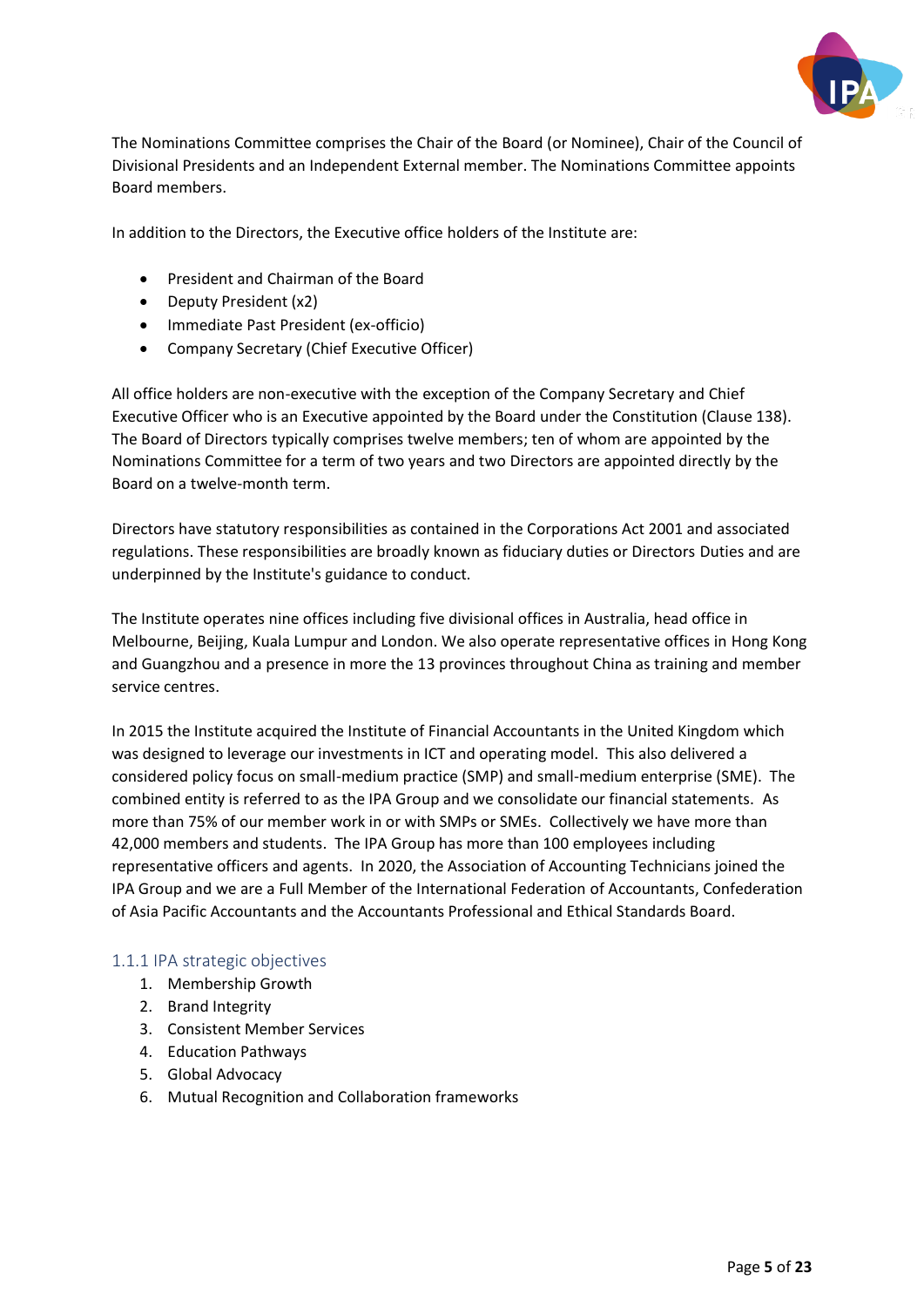

# <span id="page-7-0"></span>1.2 Association Incorporation legislation

#### <span id="page-7-1"></span>1.2.1 Governance issues

- There are specific provisions in the relevant State's Associations Incorporation Act which require members of the Committee to be responsible for actions and duties to be carried out.
- Common law fiduciary duties of acting in good faith and acting with skill and care are owed by Committee members to the organisation itself.
- Committee members of a Not for Profit organisation may be liable if the Not for Profit organisation acts outside the powers entrusted to it by the Act and Rules.
- Since the Committee and each member of the Committee of a Not for Profit organisation is entrusted with specific duties and responsibilities on behalf of the Not for Profit organisation, the Committee needs to have policies and monitoring systems in place to ensure that compliance is occurring.

## <span id="page-7-2"></span>1.2.2 Governance response

- The Public Officer referred to under the legislation should provide evidence to the Committee (for example, via statement from the organisation's external auditors) that he/she is:
	- o carrying out the duties of office prescribed in the associations incorporation legislation;
	- o acting honestly in the consideration of relevant views and material; and
	- o exercising due care, which means at the very least observing the objects of the organisation stated in the Rules and meeting the obligations placed on Committee members in the associations incorporation legislation.
- The Committee needs to regularly scrutinise the continual observance of the Public Officer's responsibilities and record them in the Committee minutes.

# <span id="page-7-3"></span>1.3 Corporations Act 2001

# <span id="page-7-4"></span>1.3.1 Governance knowledge

A number of organisations are incorporated as 'companies limited by guarantee' under the Corporations Act 2001. An incorporated organisation has a separate legal status from that of its Directors. The Corporations Act 2001 imposes a demanding regime of obligations and duties on Directors of organisations registered under this legislation.

#### <span id="page-7-5"></span>1.3.2 Governance issues

- There is a range of duties imposed on Directors:
	- o common law and fiduciary duties of acting in good faith and with skill and care in the performance of Directors' roles on a Board of the Not for Profit organisation;
	- $\circ$  legislative duties, some of which are similar to common law, such as being honest; and
	- o additional specific legislative duties concerning such issues as the incurring of debts when insolvent, the use of information in relation to accounts, disclosure of conflicts of interest and lodgement of returns and accounts.
- Duties are owed by Directors to the Not for Profit organisation and not to those organisations, committees or members who have appointed them.
- The failure to comply with these duties may expose Directors to the risk of personal liability.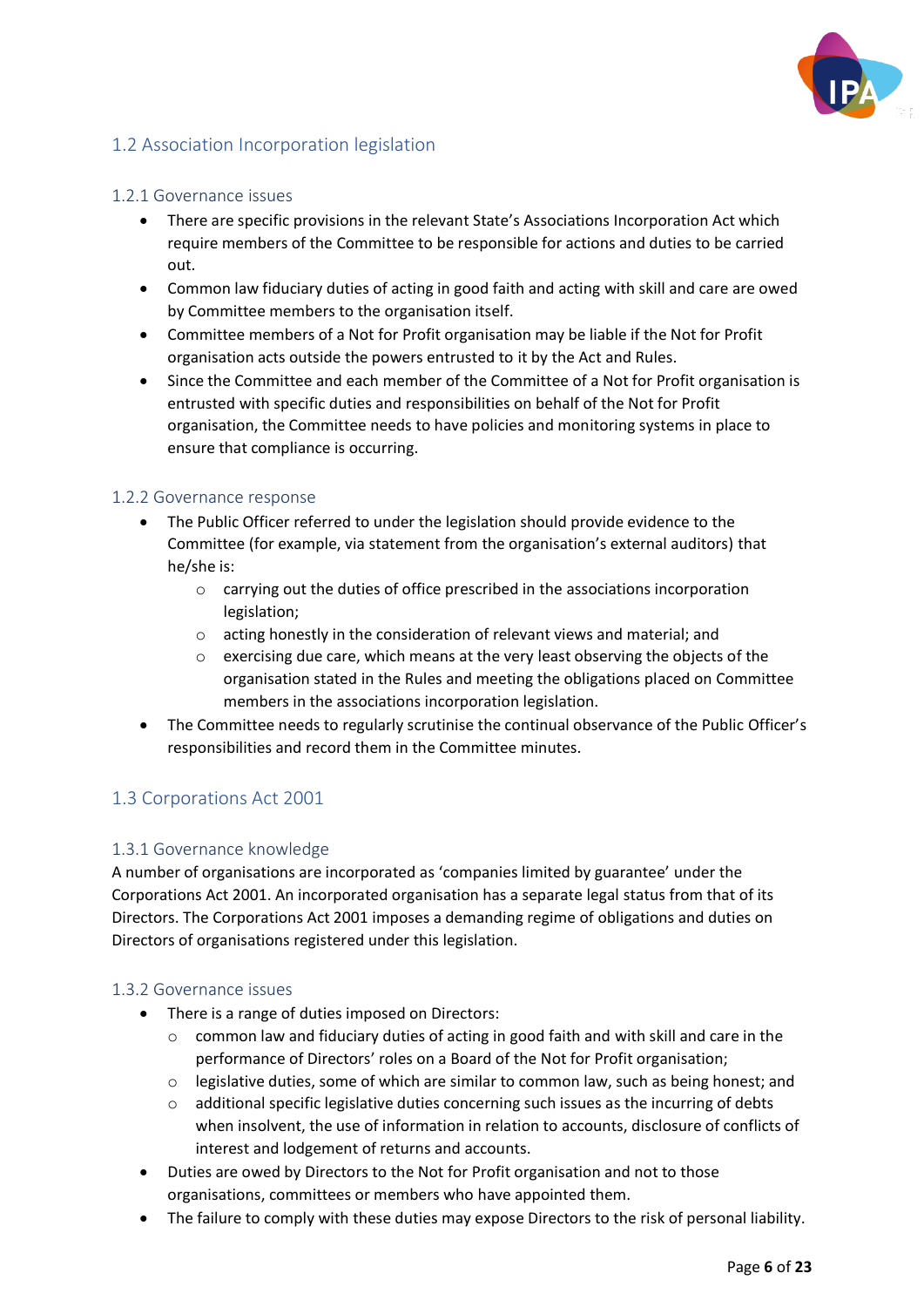

# <span id="page-8-0"></span>1.3.3 Governance of response

- Performance of duties as a Director must be impartial and undertaken in a professional manner.
- Directors must become acquainted with the role of Director, by understanding and complying with governance issues (for example, as contained within this publication).
- Directors must act in the best interests of the Not for Profit organisation by declaring all potential conflicts of interest.
- Directors need to satisfy themselves that the organisation is not violating the Corporations Act (for example, trading while insolvent), by monitoring financial reports.
- Critical assessment of all reports from the external auditor must be undertaken and monitoring of implementation of agreed recommendations.

# <span id="page-8-1"></span>1.4 Legal responsibilities

## <span id="page-8-2"></span>1.4.1 Governance knowledge

A range of State and Commonwealth legislation has applicability for the operations of an organisation. Each organisation operates within a particular legislative framework which may require knowledge of specific legislation.

#### <span id="page-8-3"></span>1.4.2 Governance issues

- Many obligations and responsibilities are imposed by all levels of Government.
- Each piece of legislation identifies aspects of organisational compliance.
- Breaches of legislation may result in severe penalties and even imprisonment.
- Key aspects of relevant legislation should be known to Board members, together with the broad implications of this legislation on their role and the activities of the organisation.

#### <span id="page-8-4"></span>1.4.3 Governance responses

- Legal responsibilities can be addressed by Directors adopting a strategic approach to managing the risk of non-compliance with relevant legislation.
- Directors should periodically undertake a legal responsibilities assessment which should cover potential areas of relevant legal risk, encompassing:
	- o financial reporting;
	- o relevant State associations incorporation legislation or Commonwealth Corporations Act 2001;
	- o employment;
	- o defamation;
	- o taxation obligations and the Superannuation Guarantee Act;
	- o contract law;
	- o trade practices;
	- o insurance;
	- o privacy; and
	- o other (specific to the individual Not for Profit organisation).
- Resulting from this assessment, Directors should:
	- o review existing policies to ensure that they are sufficiently comprehensive;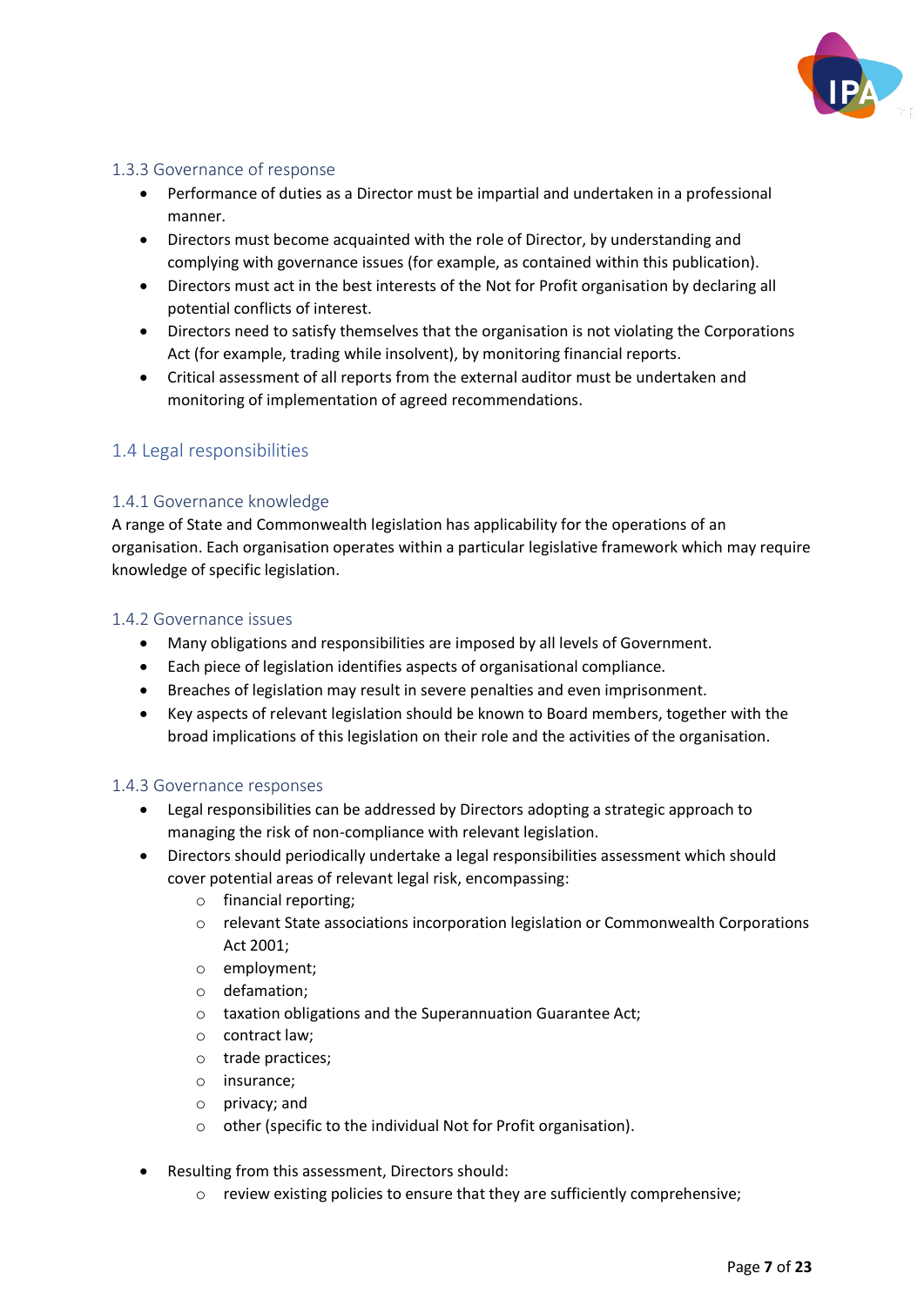

- o review existing practices and procedures to ensure that they are sufficiently comprehensive;
- o assign responsibility for compliance to a designated Committee and Chief Executive Officer and ensure that a periodic report on compliance is presented to the Board;
- o ensure that record-keeping is a high-priority management responsibility; and
- $\circ$  ensure that the external audit reports on the legal responsibilities assessment compliance.

# <span id="page-9-0"></span>1.5 Duties and good faith

## <span id="page-9-1"></span>1.5.1 Governance knowledge

The courts require people in positions of responsibility or trust to exercise reasonable skill, to act in good faith and in the best interests of their organisation.

## <span id="page-9-2"></span>1.5.2 Governance issues

- A fiduciary duty of good faith is owed to a Not for Profit organisation. This means a Director must discharge his or her duties in the best interests of the organisation. While this fiduciary duty is owed to an organisation, in the event of insolvency it may also be owed to creditors of the organisation. The best interests of an organisation override the personal interests of the Director or the constituents that the Director represents.
- A duty of diligence and care is required in the performance of the role of Director. The level of care is that which would be reasonably expected from a person with that Director's knowledge and experience. Reasonable diligence is required in discharging that role.
- Legislative duties under the *Corporations Act 2001* adopt, modify and add to these common law duties and may be applicable to Directors of a Not for Profit organisation.

#### <span id="page-9-3"></span>1.5.3 Governance response

- The exercise of powers as a Board member must always be for the purpose for which those powers were conferred by the Constitution of the Not for Profit organisation. Board members must have access to the Constitution and review it prior to any major decision.
- Directors must be cognisant of the organisation's Inheritance and ensure its dimension is sufficiently weighted in decisions being taken.
- Directors' decisions should consider reasonable commercial, industrial and educational considerations. Before taking a decision or voting on an issue, establish what is honestly in the best interests of the Not for Profit organisation and the interests of those the organisation seeks to serve.
- A degree of care or skill should be exercised which a reasonably prudent person with the Director's skills and experience would demonstrate in similar circumstances.
- Specific statutory duties as imposed by the Corporations Act 2001 should be ascertained.
- It must be clearly understood what constitutes property of the Not for Profit organisation (for example, intellectual property) as distinct from public domain.

# <span id="page-9-4"></span>1.6 Conflict of interest

# <span id="page-9-5"></span>1.6.1 Governance knowledge

At common law, as fiduciaries (holding the interests of others in trust), Directors must not use their power and position to gain personal advantages either directly or for related parties.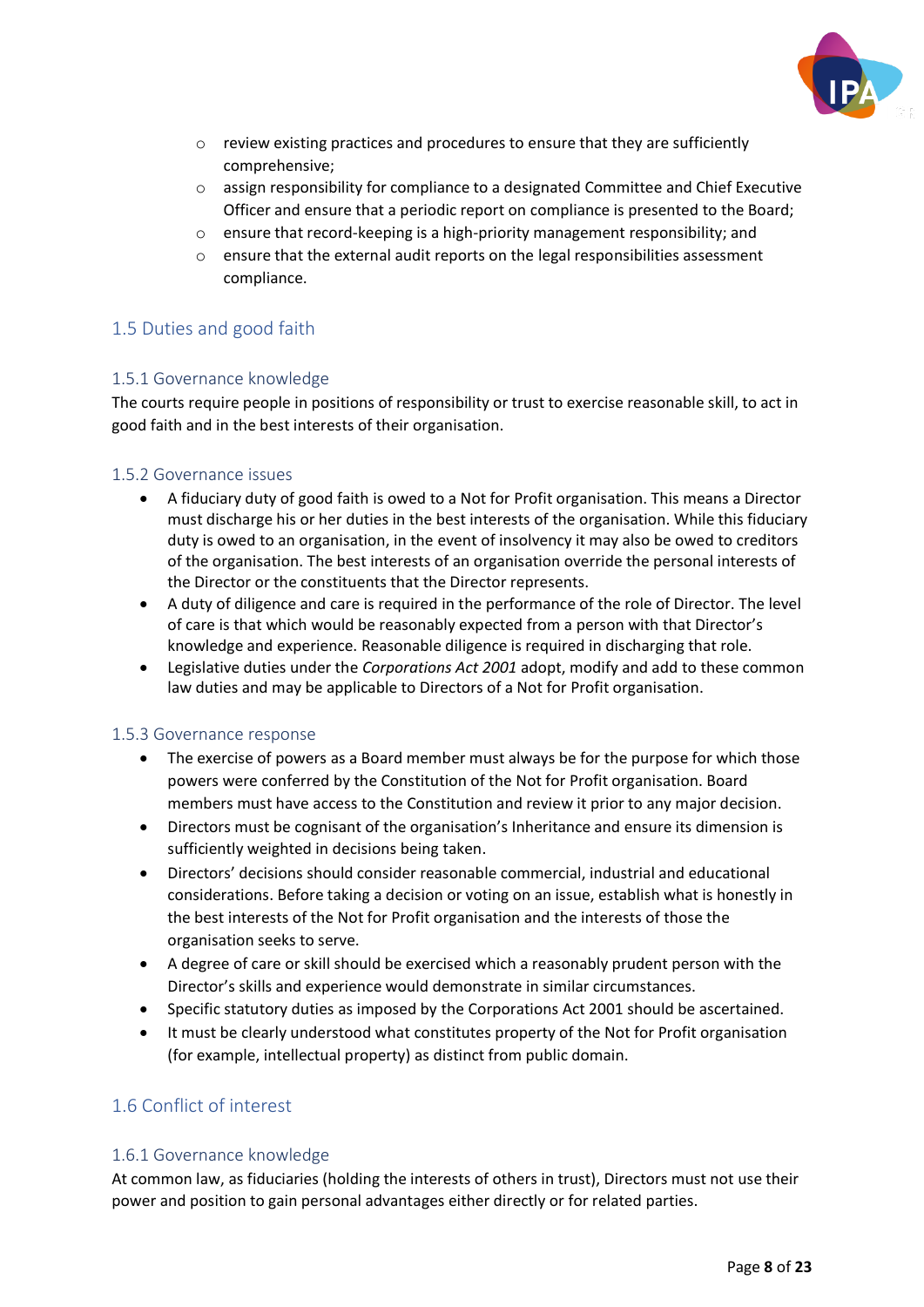

A Director must act in the best interests of the organisation. Likewise, State associations, incorporation legislation and the Corporations Act 2001 prohibit conflict of interest.

#### <span id="page-10-0"></span>1.6.2 Governance issues

- The best interests of a Not for Profit organisation are paramount to the interests of the Director or the nominator of the Director.
- Self-interest of a Director in contracts, secret profits or privileged information will affect a Director's judgement in seeking the best result for a Not for Profit organisation.
- A Not for Profit organisation may be able to recover profits derived from a conflict of interest from an individual Director.

## <span id="page-10-1"></span>1.6.3 Governance responses

- The first port of call to determine the degree and existence of a conflict is the President and CEO for determination.
- An Annual General Meeting can ratify certain conflicts of interest other than where such a conflict has resulted in a misappropriation of property or information.
- If a conflict of interest is to be ratified, the interested Director must refrain from the vote of ratification.
- A useful practice is to have a standing question asked at Board meetings as to whether any individual has a potential conflict of interest (this question can be the first agenda item). Alternatively, this question can be raised on an ad hoc basis when the Chair or any Director believes that there may be a potential conflict of interest with a particular item.
- Declarations of private interests must be completed by candidates for appointment to the Board. Every Board member is required to review and update their declaration of interests as their circumstances change, and at least once annually.
- Directors and Senior Staff are required to complete a Declaration of Interests form to ensure complete transparency of any potential conflict and related party transaction.
- A record of interests declared at meetings (declaration of interests) should be provided in the minutes.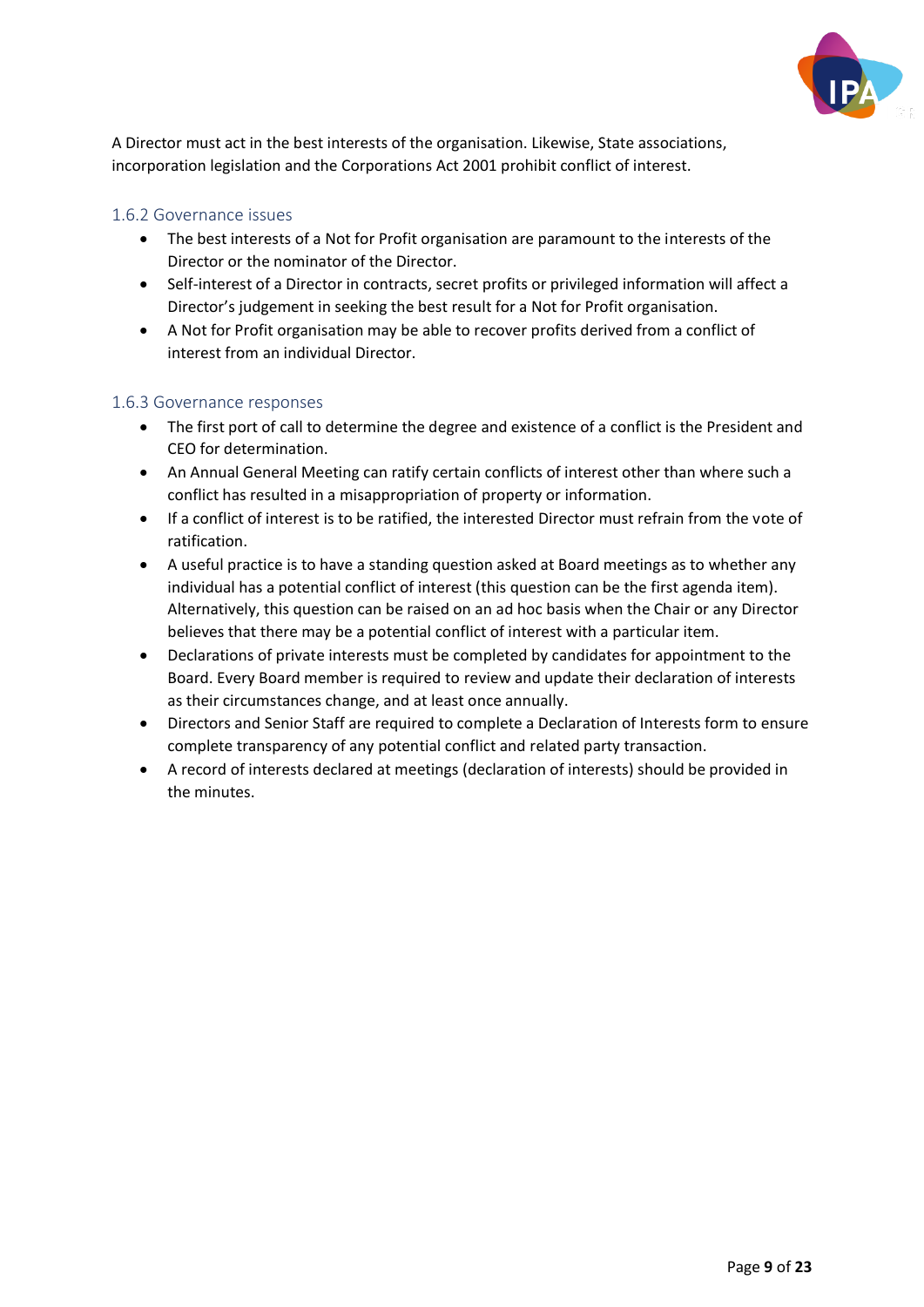

# <span id="page-11-0"></span>2.0 Role of the Board of Directors

# <span id="page-11-1"></span>2.1 Role of the Board

Members directly elect a Nominations committee to perform the functions of appointing 10 of the 12 Board positions. The Nominations Committee is elected annually. The Nominations Committee comprises the Divisional Presidents directly elected by members.

# <span id="page-11-2"></span>2.1.1 Governance knowledge

The role of the Board is to:

- discern, affirm and be guardians of the organisation's Inheritance;
- develop a Strategic Plan including the Vision, our Why, goals, strategies and policies for the IPA;
- appoint the Chief Executive Officer and external auditor;
- review implementation of policy by the Chief Executive Officer and management; and
- monitor performance against the Strategic Plan objectives.

#### <span id="page-11-3"></span>2.1.2 Governance issues

- The IPA operates within the regulatory environment (conformance) of:
	- o common law and legislative obligations;
	- o its own Inheritance;
	- o expectations of stakeholders and the broader community;
	- o self-regulating codes; and
	- o government/community expectations and accountability.
- Fiduciary duties are owed to the Government, community and stakeholders.
- Ethical decision-making is required from the Board, Chief Executive Officer and management of the organisation.
- The Inheritance of the organisation must be cultivated and affirmed.
- The 'Why' of the organisation needs to be articulated.

#### <span id="page-11-4"></span>2.1.3 Governance responses

- In meeting stakeholder needs, ensure there is compliance with legal obligations.
- Discern the organisation's Inheritance and affirm its influence in guiding the future framework of the organisation.
- Ensure statements of Vision and Mission guide the strategic planning and monitoring process.
- The Board needs to regularly monitor compliance with Strategic Plan objectives.
- Establish clear limits of authority for Directors.
- Approve financial plans and budgets consistent with the Strategic Plan and monitor results on a regular basis.
- Implement regular reporting to all stakeholders.
- Engage a competent Chief Executive Officer and enter a professional agreement which provides regular performance appraisal.
- Monitor risk management strategies to identify risks: for example, insurance, internal controls.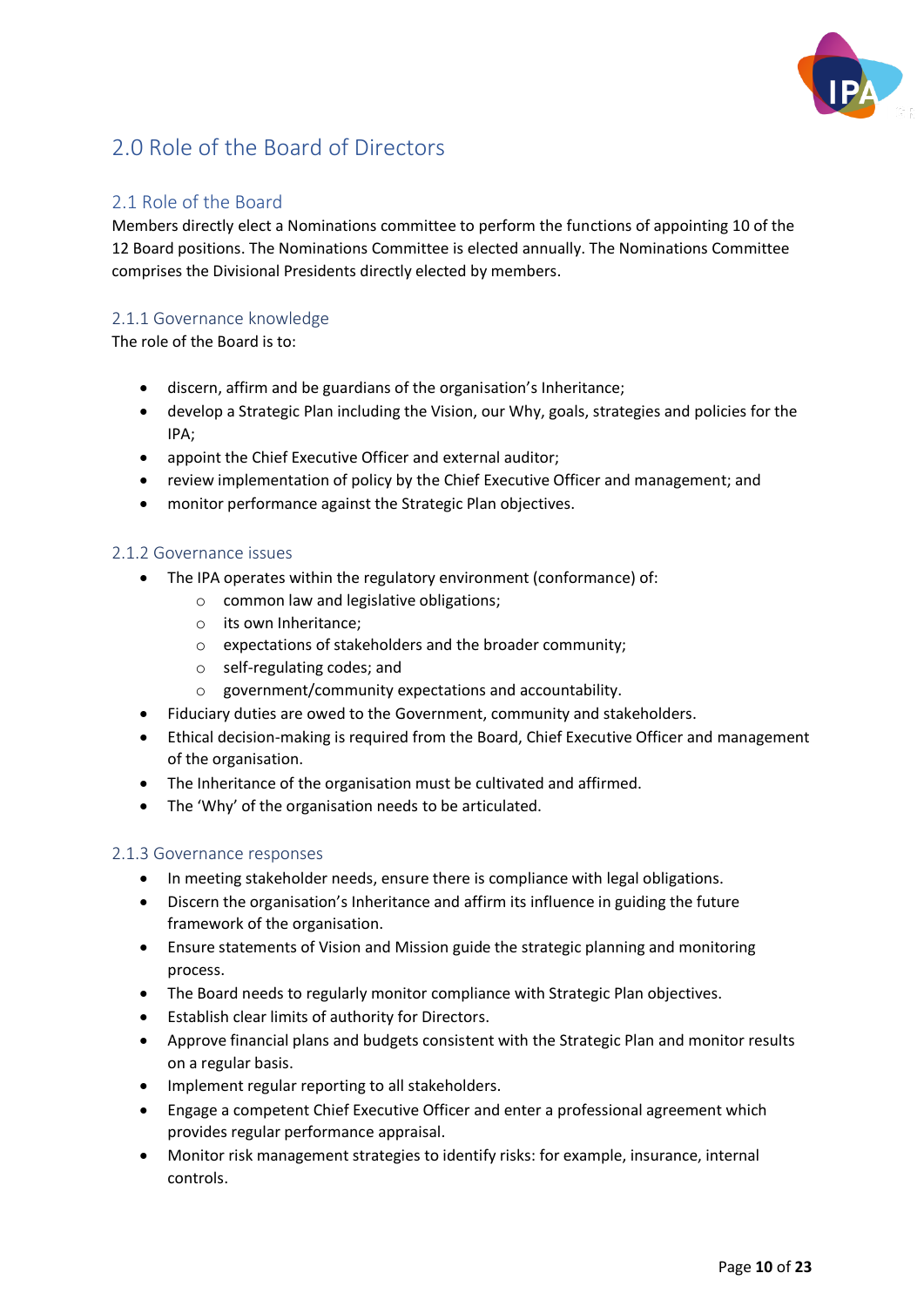

- Critique the culture of the organisation based on ethical principles and commitment to the organisation's values.
- Monitor the adherence of the organisation to its 'Why' and ensure its integrity with what it stands for and carries out.

It is expected that each Board member will participate in at least one Board committee. The following committees exist within the framework of the Institute:

- Board Executive Committee (BEC)
- Board Audit and Risk Committee (BARC)
- Board Membership Committee (BMC)
- Board Disciplinary Tribunal (BDT)
- Board Remuneration Committee (BRC)

The President is an ex-officio member of all committees with the exception of the Board Audit and Risk Committee.

#### <span id="page-12-0"></span>2.1.4 Nominations Committee

The Nominations Committee is responsible for ensuring independent review mechanisms are in place to conduct a peer review process to review its effectiveness as a governing body. This should include policies to guide the Nominations Committee on the scope of peer reviews, dealing with reappointments, applications of new directors, poor performance of directors, and resolving disputes between directors.

#### <span id="page-12-1"></span>2.1.5 Governance structure

<span id="page-12-2"></span>

*\* In 2020, a new Nominations Committee was formed, chaired by the Chair of the Board (or Nominee) with the Chair of the Council of Presidents and an Independent Expert member. The Nominations Committee has the power to appoint Board members and reviews Director competencies, reviews and compensation.*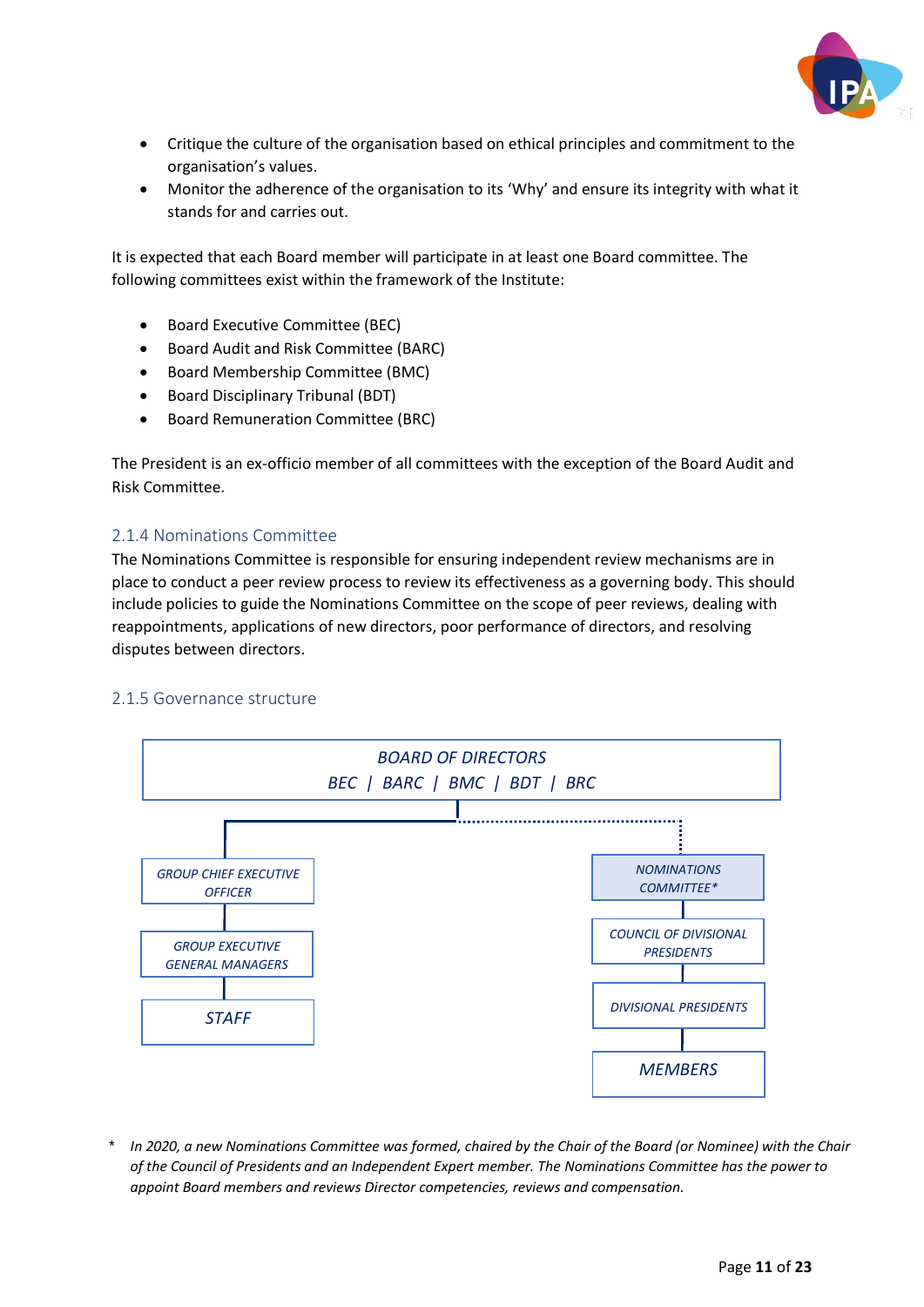

# 2.2 Role of a Director

Board members do not participate in day-to-day management or operations; that is the role of the Chief Executive Officer (CEO). The ongoing interface between the operations and the Board is vested in the relationship between the President and the CEO. The CEO is appointed by the Board; remuneration and benefits determined by the Board, principally in negotiation with the President and the Executive Committee acting as the Remunerations Committee. (See Remuneration Policy). The Board believe that it is critical to preserve the specific details of the remuneration of the Chief Executive Officer however the Board seeks to ensure members interests are protected by imposing a series of covenants on the remuneration processes of the Institute.

## <span id="page-13-0"></span>2.2.1 Governance knowledge

Whilst Directors assume the legal duties and responsibilities as a Director which are owed to the organisation as a whole, they may have connections with specific constituents.

#### <span id="page-13-1"></span>2.2.2 Governance issues

- The stakeholders' interests are appropriately represented and protected by the appointment of a Director.
- As a conduit, a Director can convey to and obtain from constituents information concerning the organisation.
- A Director contributes to the strategic approach developed by the Board.
- A Director is accountable primarily to the organisation and then to the broader community.

#### <span id="page-13-2"></span>2.2.3 Governance responses

- Directors need to have sufficient affinity with and commitment to the organisation's Mission and empathy with the organisation's Inheritance. Directors need to offer, in addition, specific skills, knowledge and status within the sector to provide authoritative advice.
- Participation as a Director or as a team member is required in a number of key processes including:
	- o Mission discerning and affirmation;
	- o establishing the Board job description;
	- o strategic direction setting;
	- o key strategy formulation;
	- o performance monitoring; and
	- o risk assessment.
- Meetings must be attended regularly. i.e. 75% attendance
- Questions must be asked and insist on answers.
- Informal exchanges between Directors and staff should be promoted.
- Substantive knowledge needs to be acquired of the Not for Profit organisation's activities.
- Directors must have a preparedness to act with integrity.

#### <span id="page-13-3"></span>2.3 Directors roles and responsibilities

A Board needs to agree on its roles and responsibilities in order to function effectively. Once roles and responsibilities have been agreed, it is much easier to establish performance measures for the Board, and to discuss any instances of Board member behaviour in terms of these roles and responsibilities.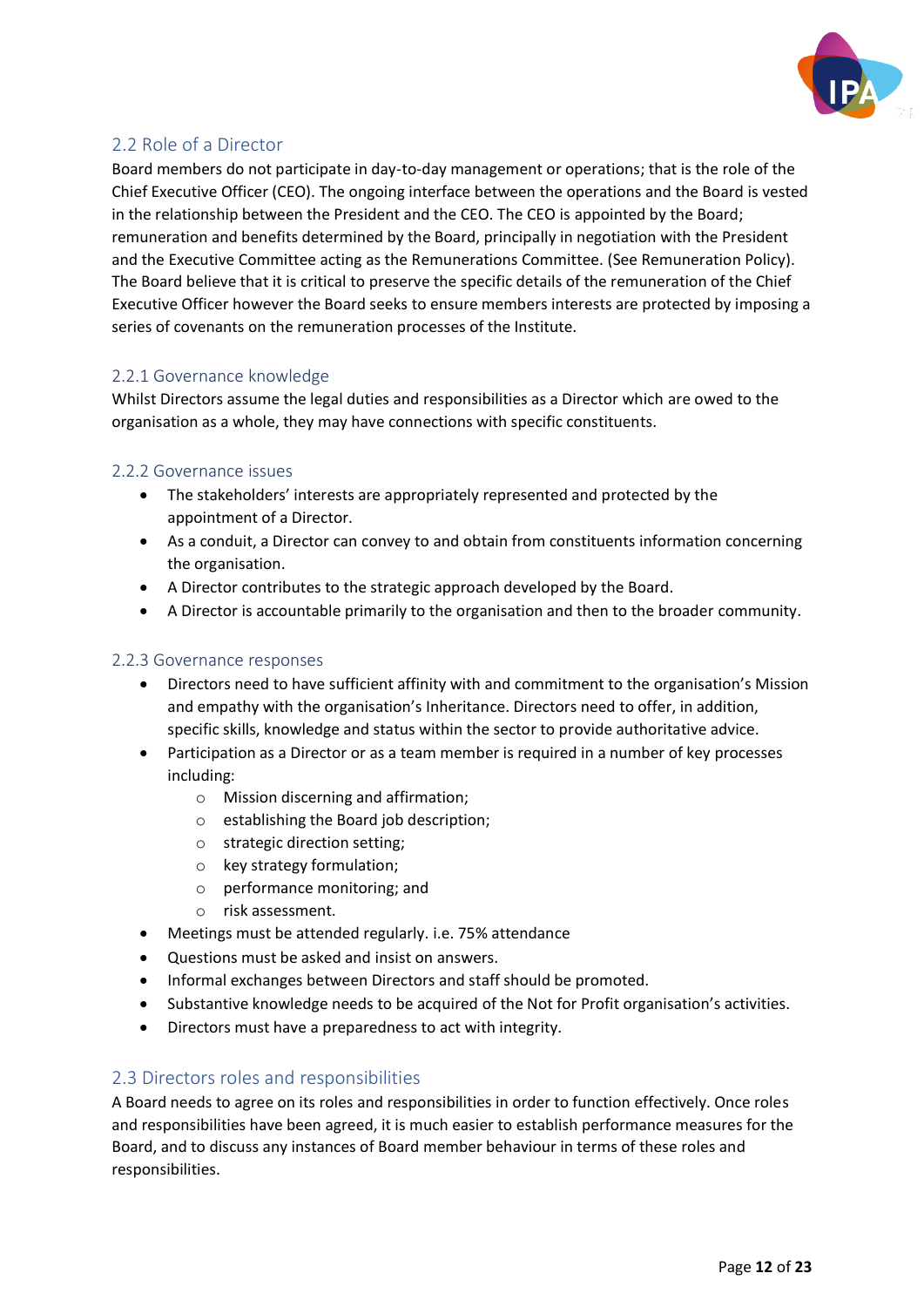

Individual Board members hold the key to the overall effectiveness of the Board. This applies to the capacity of the Board to deliver the required output and whether it operates in an ethical and appropriate way.

Board members need to have the right skills and qualities to carry out their roles. The specific skills set required on the Board of Directors are ultimately up to the Nominations Committee (members) to monitor and influence as required. This may include seeking expressions of interests from certain segments of the membership to fill positions on the Board to ensure breadth of knowledge, skills and capacity is provided to the Board. For example, it may be appropriate for the Board to have a blend of experience from professional practice, academe, public sector, commerce and not for profits to represent the various segments of the membership. Or, if the Institute is seeking to acquire another entity as part of its strategic direction, it may be appropriate to seek a member with specific skills related to mergers and acquisitions. The key point is that the Nominations Committee, will be required to ensure the Board is equipped with the appropriate diversity to govern the organisation, to plan strategically and to execute the agreed strategy.

Whilst the IPA does not adopt formal gender quotas, we seek to ensure the appropriate balance of individuals and capacities. We are committed to a target of 50/50 gender diversity in our Board and governance positions (including Divisional Advisory Committee office bearers).

#### <span id="page-14-0"></span>2.3.1 Organisational inheritance

• Board members promote the organisational Inheritance, Values and Mission in all possible instances. This is encapsulated by our Why which is to improve the quality of life of Small Business.

#### <span id="page-14-1"></span>2.3.2 Legal

- The Board operates under and upholds the Constitution of the organisation.
- The Board and its members are responsible to various legislative and regulatory bodies, for example, WorkCover, Australian Securities and Investments Commission, Corporations Act 2001, Associations Incorporation Act.
- A Board member who fails in his or her duties may face a variety of consequences. For minor technical breaches, there may be counselling by the President. For significant breaches, the Board member may not be reappointed, or there may be action to remove a Board member in accordance with the Constitution. The Board member may face legal action if the breach causes loss or damage to another person or organisation.

Where a Board member/Office holder acted honestly and properly and is confronted with legal action, he or she may be protected by insurance (Directors and Officers Insurance).

#### <span id="page-14-2"></span>2.3.3 Policy and strategy

- The Board approves and monitors the Strategic Plan.
- The Board monitors any strategic changes likely to affect the organisation.
- The Board approves and monitors policy.

#### <span id="page-14-3"></span>2.3.4 Accountability

- The Board is responsible for overall performance of the Not for Profit organisation.
- The Board represents the best interests of the Not for Profit organisation rather than individual constituencies.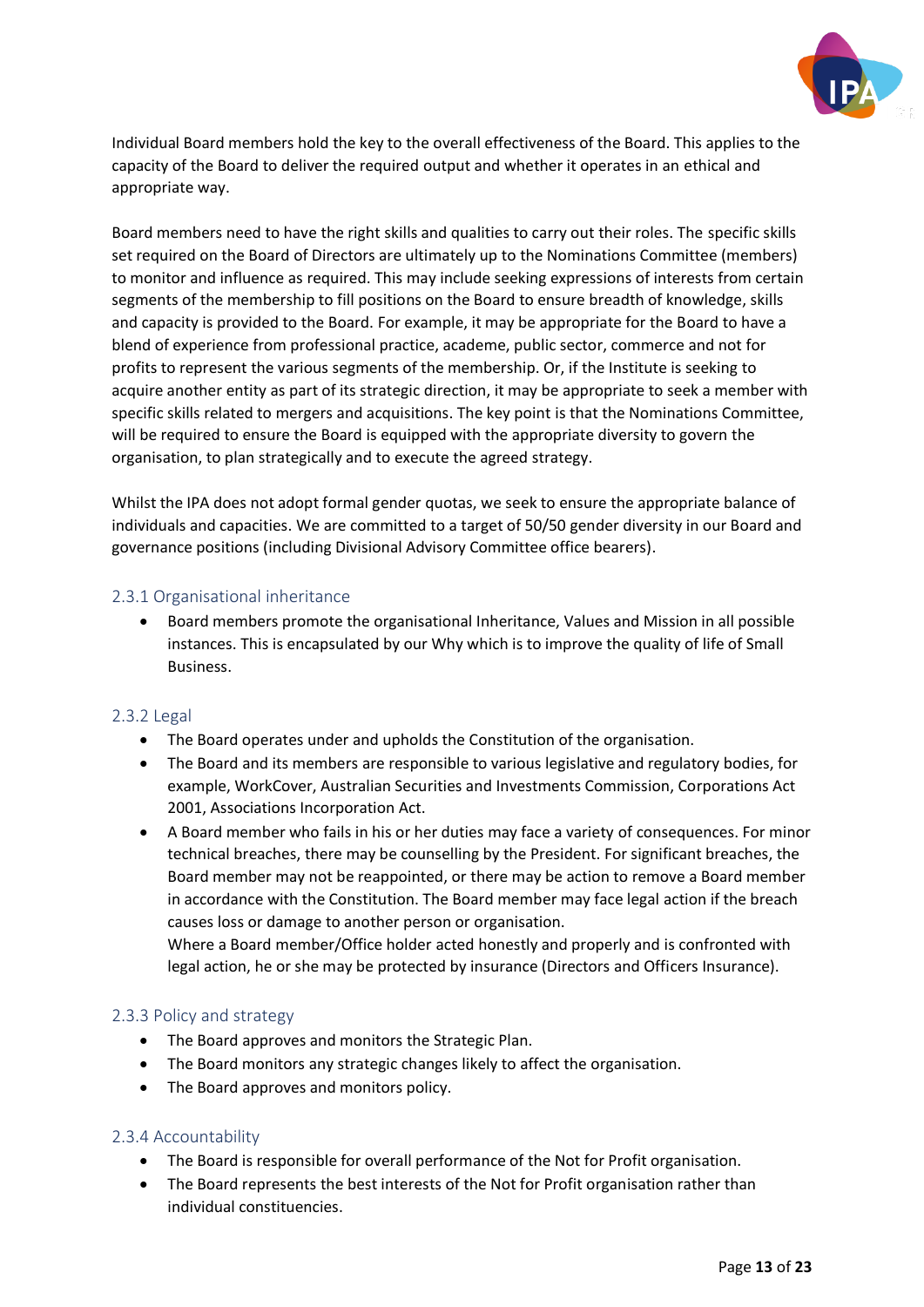

- The Board approves and monitors a Code of Ethics.
- The Board is responsible for the composition and performance of the Board.
- The Board hires and fires the Chief Executive Officer.
- The Board approves and monitors financial plans, approves budget and monitors financial performance.

#### <span id="page-15-0"></span>2.3.5 Risk management

- The Board understands all risks faced by the organisation.
- The Board monitors appropriate risk management strategies.

#### <span id="page-15-1"></span>2.3.6 Public relations

- The Board ensures that constituents are kept informed.
- The Board represents the Not for Profit organisation at activities.
- The Board approves public relations policies and the desired image to be projected.

## <span id="page-15-2"></span>2.4 Board President roles and responsibilities

#### <span id="page-15-3"></span>2.4.1 Leadership

- Builds an effective Board with the necessary skills and capabilities
- Leads the Board members and develops them as a cohesive and effective team
- Assists the Board members' understanding of their role, responsibilities and accountability
- Sets the Board's agenda in concert with the CEO and ensures key issues are discussed and there are no potential conflicts of interest or duty
- Ensures interactive participation by all Board members
- Arranges adequate support for Board members
- Welcomes new members and leads the process for their induction
- Manages the evaluation of the performance of the CEO and negotiates with the CEO on remuneration and benefits
- Represents the Board to external parties as an official spokesperson for the Institute at the request of the CEO.

#### <span id="page-15-4"></span>2.4.2 Relationship management and prerequisites

- Establishes an effective and constructive working relationship with the CEO
- Acts as the key liaison point between the Board and the CEO
- Represents the Institute of formal/ceremonial occasions
- Understands the functioning of the Institute from a range of perspectives. This includes demonstrating being a member of the BEC for at least three (3) years.

# <span id="page-15-5"></span>2.5 Group Chief Executive Officer roles and responsibilities

The CEO plays a crucial role in the governance and direction of the Institute. Key aspects of the CEO's role are listed below. Following the change to the operating structure when the IPA acquired the assets and undertakings of the Institute of Financial Accountants, the Board resolved to adopt a Group Entity reporting concepts. According the IPA CEO is also the 'Group CEO'.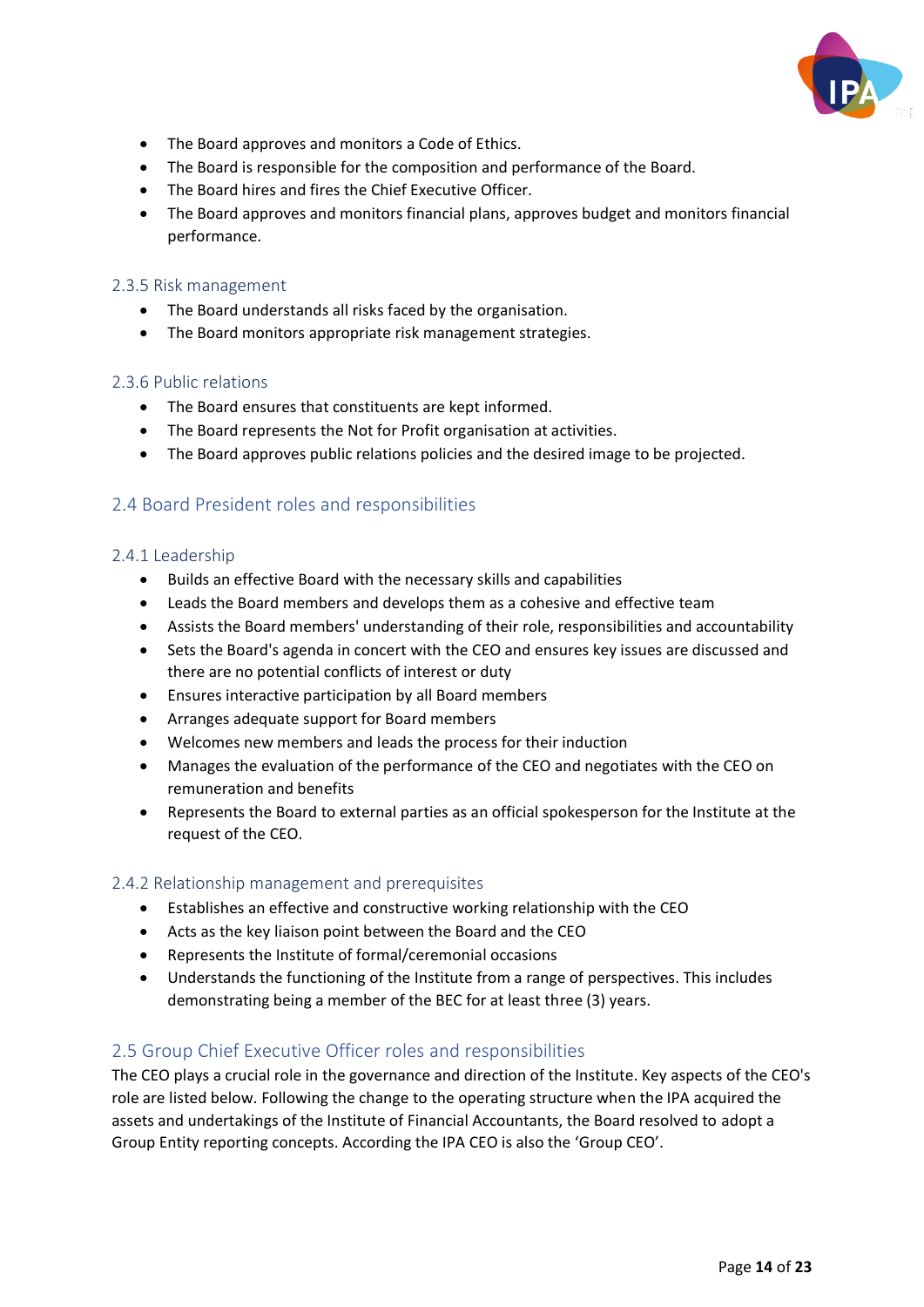

The CEO is employed to manage and lead the organisation. He or she is the primary link between the entity's Board and the staff of the entity. The CEO is accountable to the Board as a whole, rather than to individual members.

The CEO develops and implements the operational plans of the Institute and is accountable to the Board for expenditure, operational activities and administration of the entity in accordance with the Board's strategy and legal requirements. The CEO is responsible for implementing the policies of the Board and for achieving the outcomes and performance objectives of the Institute. The CEO is required to prepare a range of reports on a regular basis for presentation to the Board.

## <span id="page-16-0"></span>2.5.1 Roles of the CEO

- Oversee all aspects of the operations of the IPA Group of entities as Group CEO
- Manage the effective and efficient day-to-day operations of the Institute in accordance with the strategy, business plan and policies of the Board
- Translate the strategic plans of the Board into action
- Ensure the Institute's organisational functions are effective. These include financial management, human resource management, information systems management, risk management, communications, marketing, asset management and reporting
- Keep Board members informed about developments in the accounting profession and other critical issues related to the Board's functions and powers
- Ensure compliance with the Institute's Constitution and legal obligations
- Maintain effective communication and cooperation with stakeholders
- Oversee the employment and management of staff
- Implement Board decisions
- Provide advice and information to the Board of any material issues concerning strategy, finance, reporting obligations, or any other issue that may arise
- Prepare the annual strategic plan including the organisational targets for Board approval
- Prepare and oversee the preparation of the Institute's annual report
- Ensure the efficient resource allocation to the Office of the CEO for the CEO and Board to discharge the duties of their office.

#### <span id="page-16-1"></span>2.6 Delegation

The By-laws and Policies of the Institute delegate a considerable amount of procedural decisions to the CEO. This enables the Board the capacity and time to focus on the strategic direction of the Institute. This includes such items as the admission of members, consideration of special classes of membership, discounts to members, interpretation of the Constitutional/By Laws.

There are important limitations on Board delegations. A Board can only delegate the right to engage in an activity if the Board has given the power to engage in that activity itself.

Delegating powers does not absolve the Board from accountability for those powers or functions.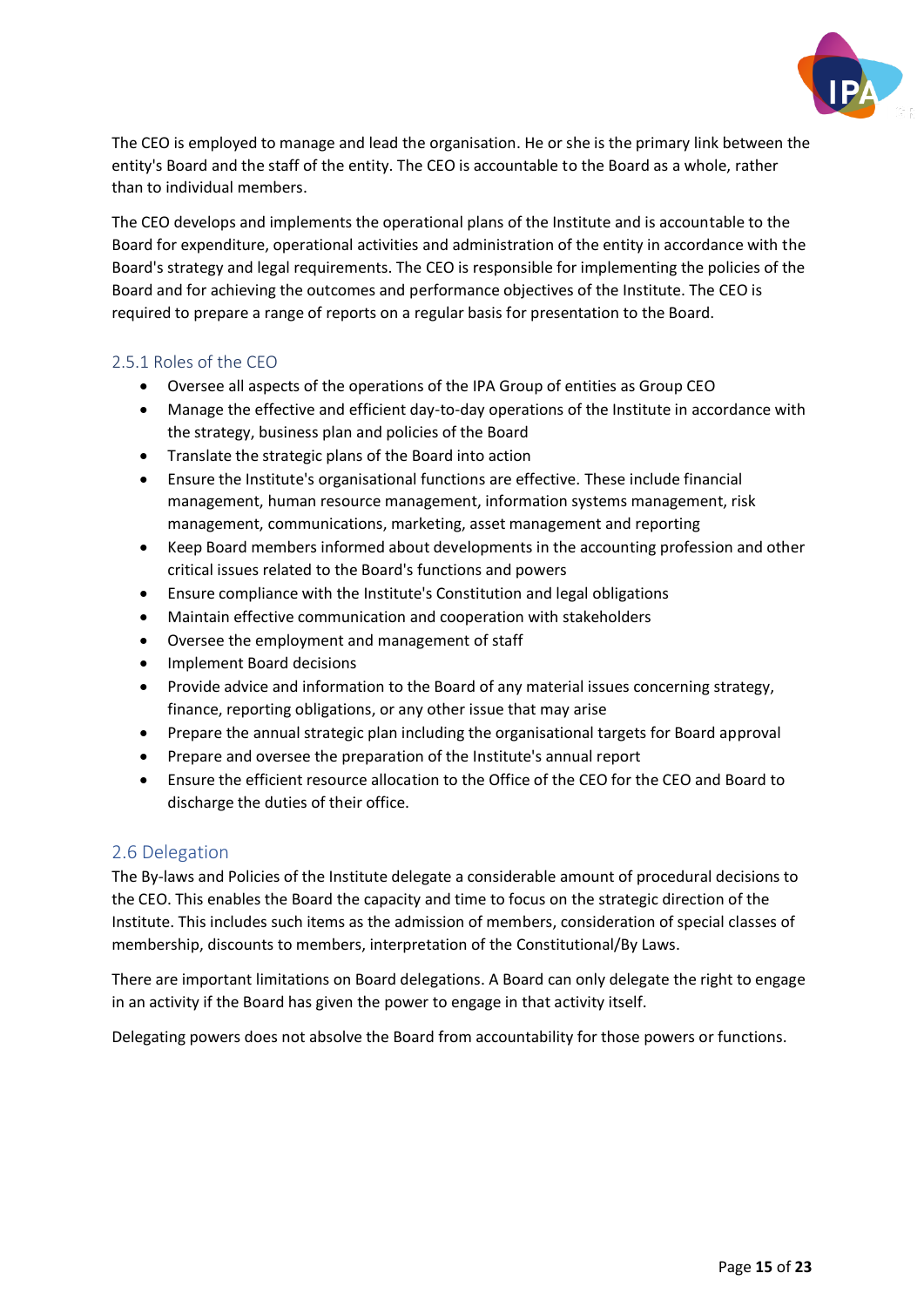

# <span id="page-17-0"></span>3.0 Code of Conduct

# <span id="page-17-1"></span>3.1 Director's code of Conduct

#### <span id="page-17-2"></span>3.1.1 Governance knowledge

A Code of Conduct articulates ethical issues and standards of behaviour. Ethical duties must be considered in conjunction with legislative and common law duties. Decisions of the Board are reflective of the collective values and ethics of the Board and of its Directors.

#### <span id="page-17-3"></span>3.1.2 Governance issues

- Individual Directors of a Board need to have a focus and guidance for carrying out their duties and responsibilities.
- As legal duties and obligations vary with political environments, there is a need to establish a decision-making framework underpinned by strong values and ethics.
- The maintenance of high standards of behaviour and accountability enhances the organisation's reputation, credibility, standing and authority, and diminishes the likelihood of breaches of duties and responsibilities.

The organisation may need to resolve conflicts between the interests of the Director, constituents and other individuals while seeking to meet its legal duties and obligations.

#### <span id="page-17-4"></span>3.1.3 Governance response

- All Directors, the Chief Executive Officer and staff should be involved in either the development and/or the affirmation of a Code of Conduct.
- A commitment to the highest standards of behaviour, including loyalty to the organisation and acting honestly, with integrity and fairness in all matters, should be obtained from Directors, the Chief Executive Officer and employees.
- use your position appropriately. Do not use your position as a director to seek undue advantage for yourself, family members or associates, or to cause detriment to the Institute; ensure that you decline gifts or favours that may cast doubt on your ability to apply independent judgment as a Board member of the Institute.
- act in a financially responsible manner. Understand financial reports, audit reports and other financial material that comes before the Board; actively inquire into this material through the appropriate channels.
- exercise due care, diligence and skill. Ascertain all relevant information; make reasonable enquiries; understand the financial, strategic and other implications of decisions.
- The IPA must abide by all relevant State and Federal laws (compliance schedule should be developed).
- The Code of Conduct should be continuously reviewed to ensure that it is relevant to current circumstances and reflects the Core Values of the IPA.
- The Code should be periodically reviewed for relevance and impact on the Board and the organisation.

# <span id="page-17-5"></span>3.2 Relations between Board and Staff

It is not preferable, as policy of the Board and to enable transparent communication, for Directors to directly contact and direct Institute staff without the knowledge of the CEO.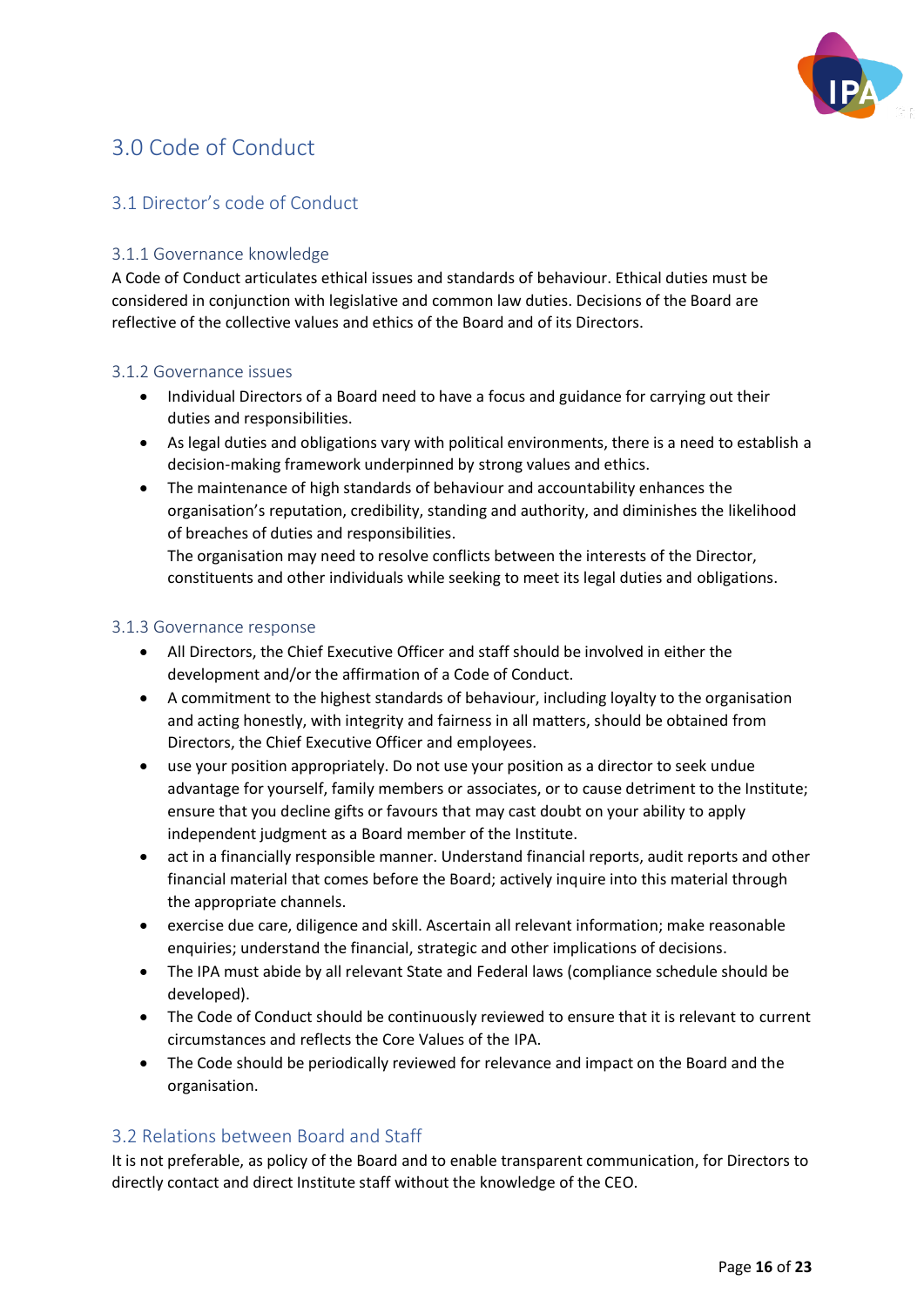

All contact with staff (if absolutely necessary) should be channelled through the President to the CEO.

#### <span id="page-18-0"></span>3.2.1 Governance knowledge

The nature of the relationship between Board and staff needs to be articulated and communicated throughout the organisation. The Board and Board members relate to and communicate with the staff through the Chief Executive Officer, who may however, as a matter of mutual convenience, delegate another staff person to deal with or assist Board members in particular areas. Notwithstanding any such delegation, the Chief Executive Officer remains responsible for the actions and performance of staff.

#### <span id="page-18-1"></span>3.2.2 Governance issues

- Directors may have direct access to staff on specified issues.
- Staff, apart from the Chief Executive Officer, may attend Board meetings in particular circumstances.
- The Chief Executive Officer may formally delegate authority to staff regarding access to Directors in particular circumstances for specific Board-related matters only.

## <span id="page-18-2"></span>3.2.3 Governance responses

- All communication on substantive issues (for example, commitment of significant resources) should be conducted through the Chief Executive Officer - either upwards or downwards.
- Where delegated responsibilities exist, senior staff should be encouraged to present reports to the Board from time to time.
- Where a staff member considers that they are being requested by the Chief Executive Officer to contravene significant legal or policy guidelines, they should have the right to take the matter directly to the Chair.
- Whilst Directors should be free to seek information from any staff member, they should be mindful that the Chief Executive Officer has responsibility for implementing Board policy and they should be circumspect in their accessing of staff.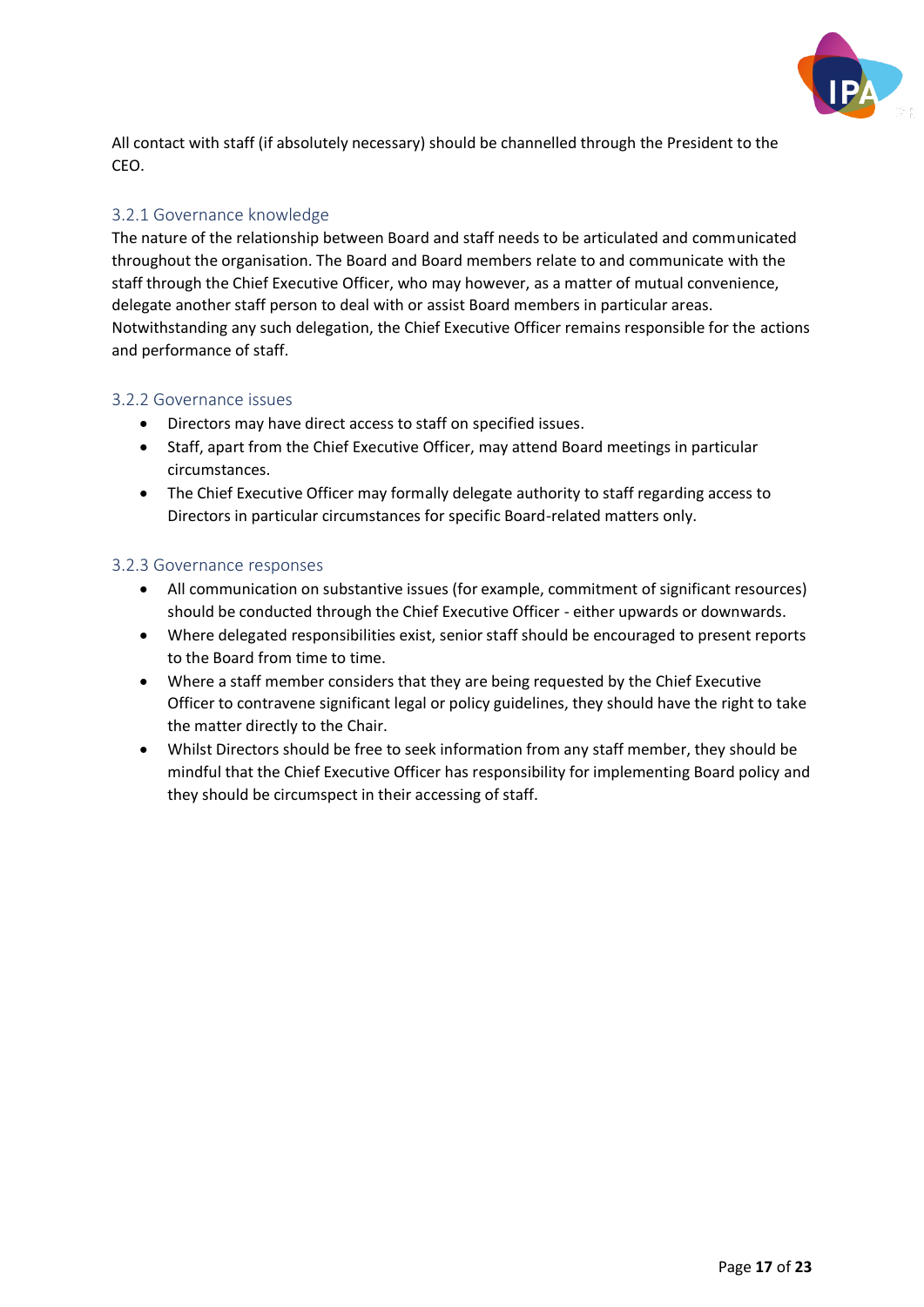

# <span id="page-19-0"></span>4.0 IPA Strategy

# <span id="page-19-1"></span>4.1 Planning Framework

#### <span id="page-19-2"></span>4.1.1 Governance knowledge

Strategic planning is the managerial process of developing and maintaining a strategic fit between the organisation and its changing environmental opportunities. This involves determining the organisation's future direction and its Core values, roles and responsibilities - together with the basis on which management must direct its operation, monitor its performance and be rewarded for achievement against stated objectives.

#### <span id="page-19-3"></span>4.1.2 Governance issues

- There are key stakeholders who have performance expectations of the Not for Profit organisation.
- Constituents are connected with the organisation at the Mission and Inheritance level and their involvement and views need to be accommodated.
- The core business of the organisation and the priority areas to be addressed need to be identified.
- Current resources and systems must be adequate to meet the current and emerging services likely to be required from the organisation.
- Control processes are needed to ensure that there is an appropriate performance monitoring and evaluation system in place for the Board.

#### <span id="page-19-4"></span>4.1.3 Governance response

- Management of the organisation is delegated by the Board to the Chief Executive Officer in accordance with the Strategic Plan.
- To address the above governance-related issues, a comprehensive Strategic Plan needs to be prepared that includes topics such as the following:
	- o background;
	- o functions of the Not for Profit organisation;
	- o Inheritance of the Not for Profit organisation;
	- o Vision;
	- o Core Values;
	- o Our Why;
	- o Goals;
	- o Ethics;
	- o Organisational plan: structural and management processes;
	- o Services plan: development, implementation and review;
	- o Promotion of services plan: marketing;
	- o People management plan;
	- o Financial management plan; and
	- o Implementation plan.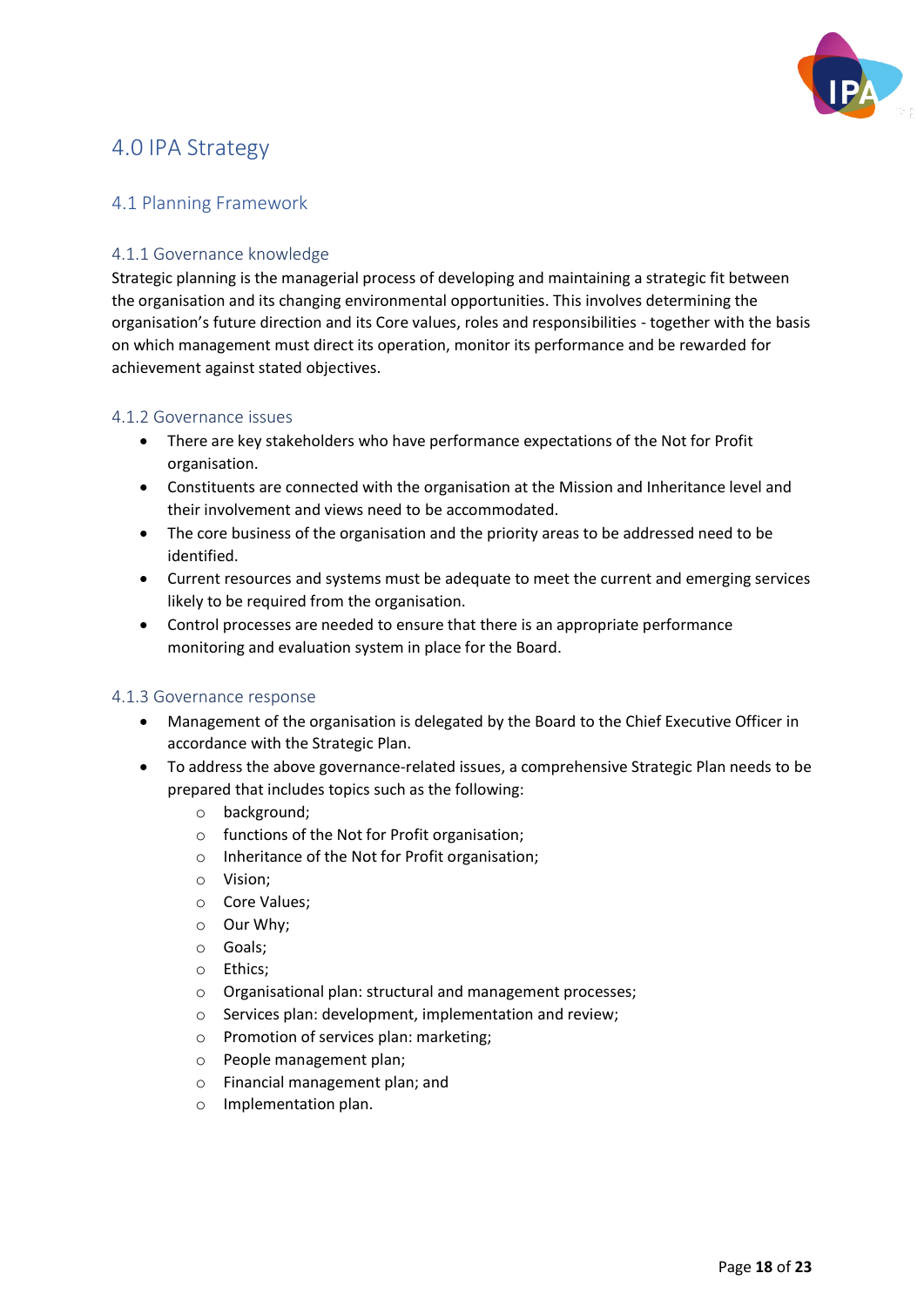

# <span id="page-20-0"></span>4.2 Strategic risk management

#### <span id="page-20-1"></span>4.2.1 Governance knowledge

All activity is risky. However, one cannot avoid all risk and therefore there is no point in trying. What the organisation and specifically the Directors must work towards, is to understand the risks that they and the organisation face and how best to manage these in a professional way.

#### <span id="page-20-2"></span>4.2.2 Governance issues

- The Board's role is to assess proposed strategic initiatives, including those recommended by management, from financial, professional and governance viewpoints.
- The Board is responsible for ratifying strategy and any new direction the organisation undertakes to ensure that proposals put to them are consistent with policy, are wellanalysed, and that the strategy proposed is an appropriate use of resources and meets the purpose of the organisation.

#### <span id="page-20-3"></span>4.2.3 Governance response

- Ensure that all proposals which affect the strategic direction of the organisation are channelled through to the Board for approval.
- Establish appropriate business and ethical rules to guide management in the development and presentation of proposals.
- Ensure sufficient time is dedicated to Board discussion on proposals put to it.
- Ensure that a risk assessment is undertaken by the Board on all proposals.
- Request management to include a risk analysis section in specified documents put to the Board.
- The longer-term responsibility of the Board and Directors is to assess the calibre of the organisation's managers in strategy-making and implementation.
- Retain proper alignment of the organisation's Inheritance and strategic direction, and organisational activities.

#### <span id="page-20-4"></span>4.3 Performance measurement framework

The Board utilises a Balanced Scorecard methodology to oversee the strategic direction of the Institute. The Balanced Scorecard presses particular strategic objectives within the following four perspectives of the Institute:

- 1. Member
- 2. Financial
- 3. Internal Process
- 4. Organisation Capability

In addition, the Board oversees the performance of the Group Chief Executive Officer through a comprehensive scorecard measuring performance against financial objectives, strategic objectives, special project deliverable, advocacy, leadership and organisational values.

#### <span id="page-20-5"></span>4.3.1 Governance knowledge

The Board should establish robust accountability which seeks to monitor the alignment and harmony of the organisation's operations in keeping with its Inheritance, ethical culture, desired outcomes and expected standards of performance. To allow the Board to judge how well the organisation is performing it must first develop a measurement framework and processes.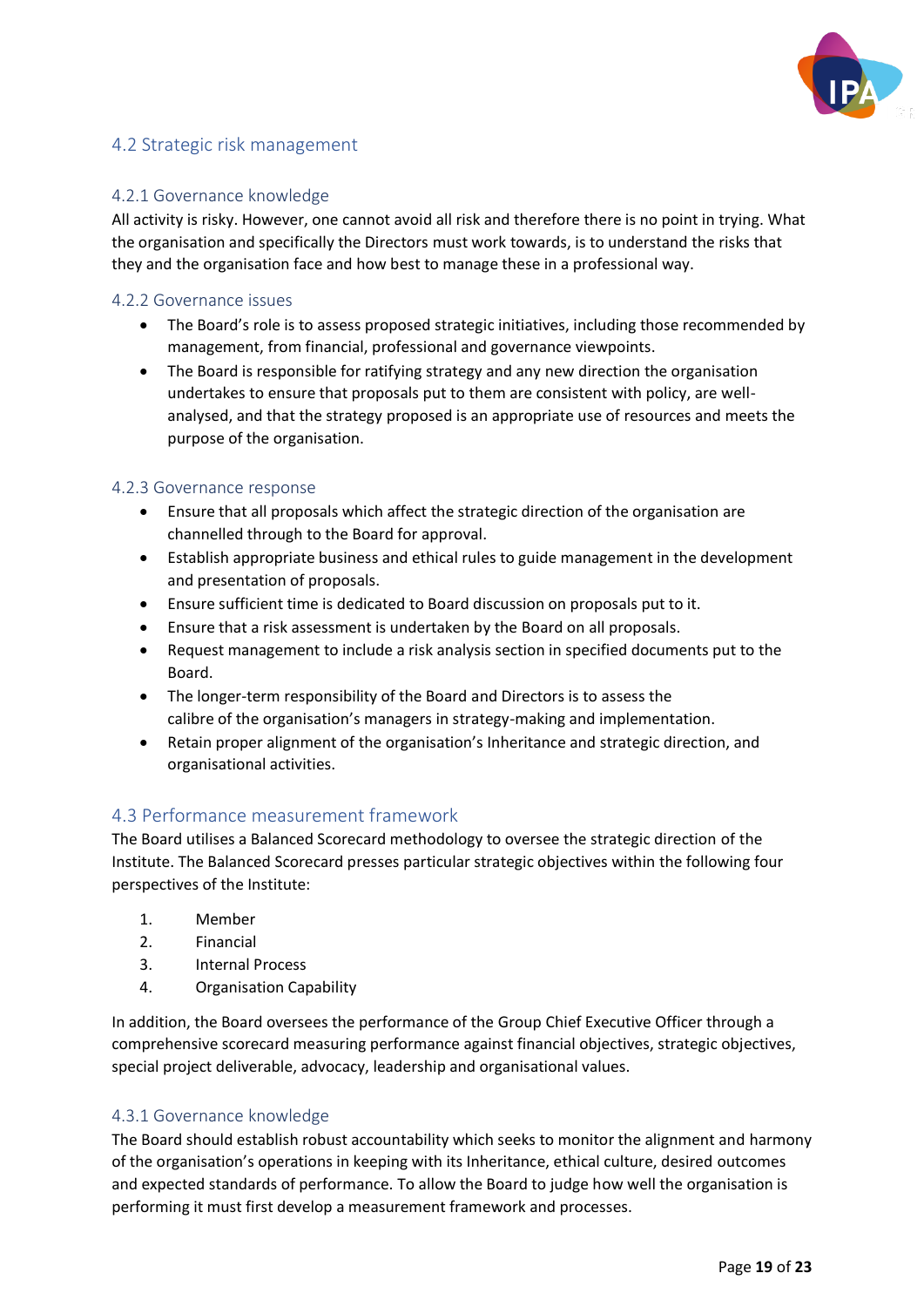

#### <span id="page-21-0"></span>4.3.2 Governance issues

- Clear understanding is required of what each funder, or collective source of funding, and stakeholder expects to be delivered by the Not for Profit organisation, the related performance standard and the frequency of reports.
- The performance achieved needs to be able to be measured against set objectives which meet stakeholder expectations.
- There is a need to be aware if milestones are not being achieved in a timely manner in order to ensure that appropriate corrective action can be put in place.

#### <span id="page-21-1"></span>4.3.3 Governance response

- The Board should approve the performance standard-setting process established for each of the critical success measures.
- The Board should not agree to any performance standard that it believes the organisation cannot reasonably achieve.
- Effective systems should be put in place to monitor the Institute of Public Accountant's performance against the agreed standards, including processes such as the following:
	- $\circ$  periodically audit the methods used in collecting data and calculating performance and service-level achievement;
	- o establish member satisfaction surveys and review regularly against baseline parameters established at the beginning of the relevant period;
	- o prepare regular review report comparing actual performance against planned;
	- o discuss performance against objectives achieved with the responsible program manager and review any corrective action required; and
	- o prepare financial statements which clearly indicate how funds have been spent and the achievement of objectives.

# <span id="page-21-2"></span>5.0 Reimbursement

# <span id="page-21-3"></span>5.1 Directors reimbursement, compensation and administrative arrangements

Director's employers are entitled to receive reimbursement from the Institute for the time provided to the Institute. This is allocated on a Board meeting basis and is paid once annually. Procedures for reimbursement are contained in the Institute's Policy Manual (ref BAC 1010). Each year, the CEO requests the Chief Financial Officer to contact Directors seeking invoices from the employers of Directors for the reimbursement. The amount specified in policy for reimbursement is \$2,500 per board meeting attended. This rate was approved by the Nominations Committee in November 1, 2018. The National President's employer is entitled to a rate of \$7,500 per board meeting attended and Deputy President shall receive \$3,750 per meeting attended.

The Nominations Committee is responsible for the review and determination of the rate of employer reimbursement. Whilst the Institute does permit remuneration of Directors, this is not currently the practice. Any change to these arrangements will be at the recommendation of members through the Nominations Committee.

All administrative arrangements for the Board are made via the IPA travel management platform, Egencia. This includes travel and accommodation.

For group bookings, every effort will be made to accommodate specific requests made by directors; however, the primary function of the Office of the CEO is to administer the organisation and the Board in the most efficient way.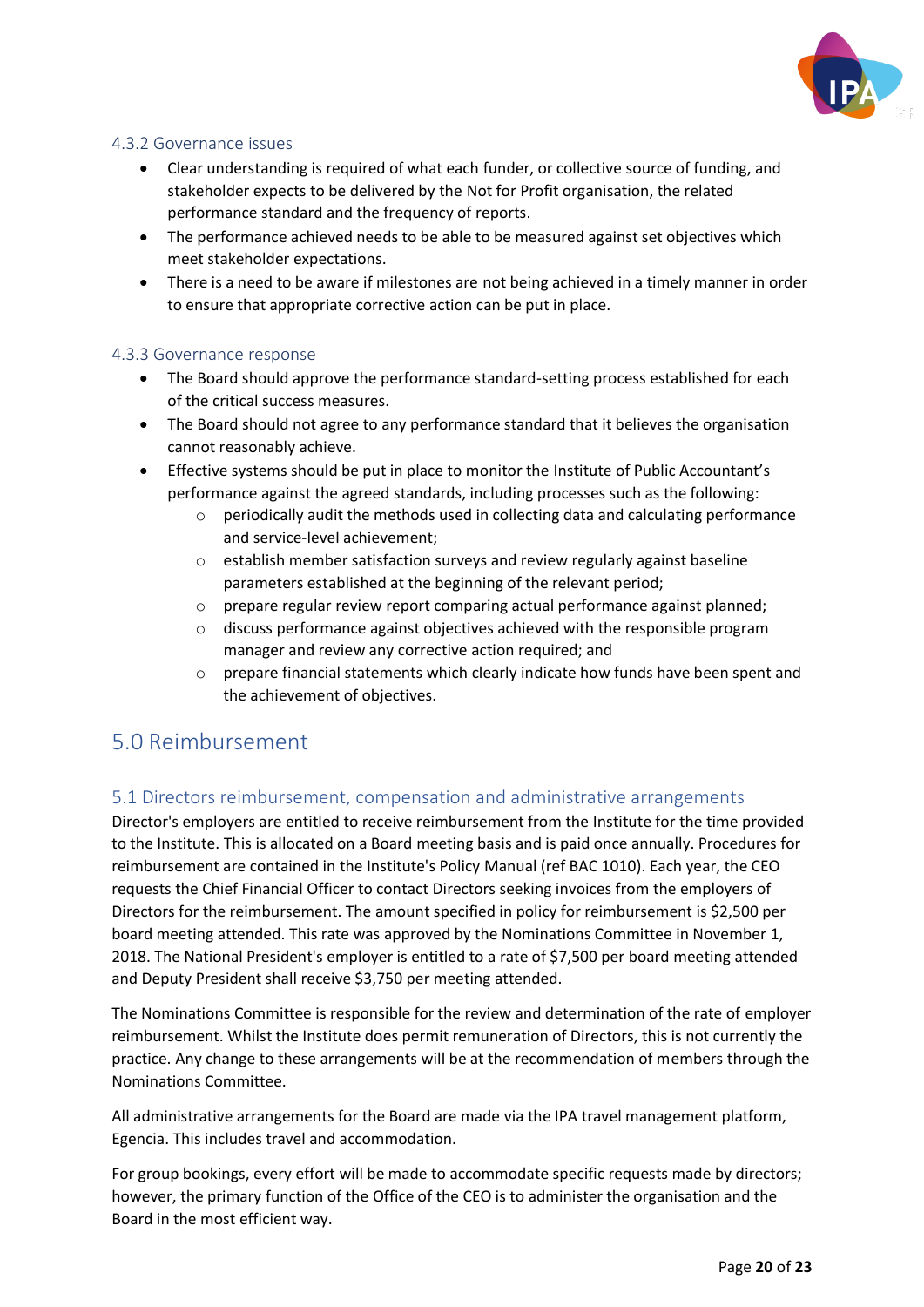

The Institute will meet reasonable expenses of Directors in the exercise of their duties on a preapproved basis (generally through the CEO or the President).

Directors are entitled to travel in economy class on flights less than 3 hours' duration. Flights beyond this duration, Directors will fly business class or equivalent. Requests for variation to these arrangements can be made to the CEO or President for consideration. These policies are articulated in the National Policy manual and shall be followed unless a formal agreement exists to the contrary expressly approved by the CEO or President.

Directors will be issued with access to Uber for Business account in the IPA's name for surface transport on Institute business and the Institute will arrange for the joining of an airline lounge (typically Qantas Club) for the Director's term of office.

# <span id="page-22-0"></span>5.2 Executive remuneration pool and covenants

The Institute recognises there is significant interest in the remuneration of Key Management Personnel. Accordingly, the Board provides the following information as the parameters of the Remuneration Policy of the Institute for the information of members. Please note that the policy and covenants below are determined in May each year taking account a full year impact aligned to the budget allocation approved by the Board at its May Board meeting.

# <span id="page-22-1"></span>5.2.1 Determination of the total pool

The remuneration pool of the Key Management Personnel including the Chief Executive Officer shall be not greater than a determined percentage of the total annual IPA Group Personnel Costs inclusive of UK operations. This pool is determined by the Board each year; however, it shall not exceed 30% of IPA Group Personnel costs. The Chief Executive Officer is responsible for managing the performance of the members of the Executive Management Group including determining the performance measures. The total Key Management Personnel Remuneration Pool includes all salary, superannuation and potential bonus payments.

The Total Remuneration Package of the Chief Executive shall not exceed 30% of the total pool. This is not a prescriptive figure and subject to the determination of the Board Executive Committee however the TRP shall not exceed this amount.

The Key Management Personnel pool encompasses nine employees including the Chief Executive Officer. Not all the Key Management Personnel were full-time positions.

#### <span id="page-22-2"></span>5.2.2 External advice

The Board obtains regular salary benchmark information from a range of external sources and retains independent external counsel to determine the remuneration package and contract of the Chief Executive Officer.